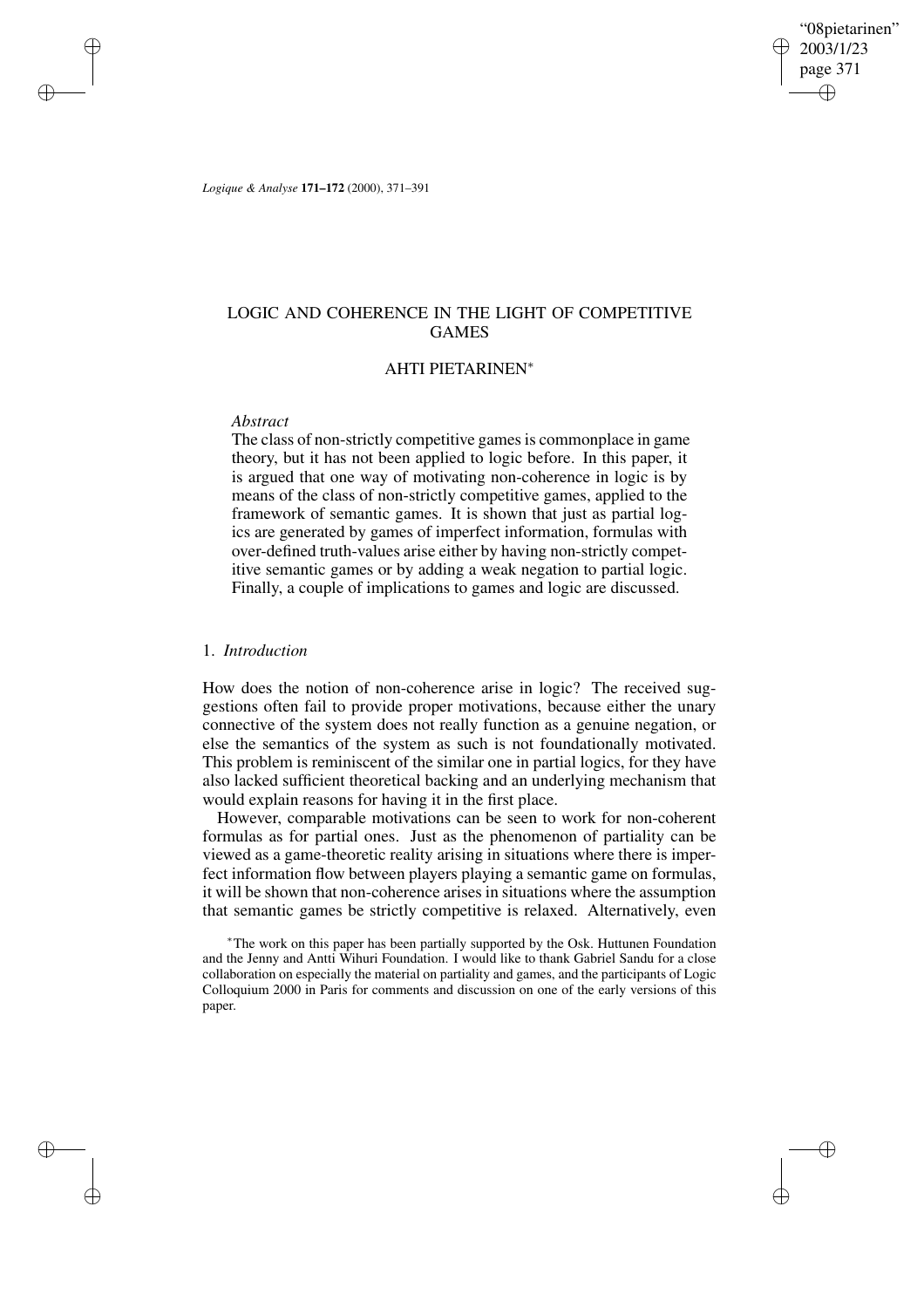"08pietarinen" 2003/1/23 page 372 ✐ ✐

✐

✐

#### 372 AHTI PIETARINEN

without this change in the defining characteristics of the semantic games, one can keep the strictness and affix, in addition to a strong game negation, a weak contradictory negation to the formulas of underlying logic of imperfect information. In both cases, the motivational foundation nonetheless lies in the theory of semantic games.

This paper proceeds by illustrating first the way in which the phenomenon of partiality is related to the failure of perfect information in game-theoretic semantics. Non-coherence is then derived by dropping the property of strict competition from the corresponding games. Finally, some implications to the questions of coherence and rationality in logic are discussed, as well as some aspects of negation in natural language. Further investigation into aspects of partiality and games in various propositional, first-order, and modal logics is reported in Pietarinen & Sandu 1999, Pietarinen 2002, Sandu & Pietarinen 2001.

## 2. *Aspects of partiality in logic*

## 2.1. *Motivation*

One way of generating partiality in logic is at the level of atomic sentences, that is, at the level of the signature  $\sigma$ . In this case sentences  $S \in \sigma$  may be neither true nor false, which would be equivalent to the case where the models M of a language L are partial. A partial model M is a pair  $M =$  $\langle M^+, M^-\rangle$ , where  $M^+$  and  $M^-$  are disjoint subsets of  $\sigma$ , such that there might be sentences in  $\sigma \notin M$ , that is,  $\tilde{M}^+ \cup M^- \neq \sigma$ . The meaning of the superscripts is that  $M^+$  denotes the set of true atomic sentences of  $\tilde{L}(\sigma)$ and  $M^-$  denotes the set of false atomic sentences of  $L(\sigma)$ . If  $M^-$  is the complement of  $M^+$ , that is,  $M^+ \cup M^- = \sigma$  and  $M^+ \cap M^- = \emptyset$ , the model  $M$  is a complete partial model. Consequently, a complete partial model is a classical one.

An alternative way of introducing partiality into propositional logic is by having a lack of truth-values at the level of complex sentences. In this case, the models can be complete but the standard language  $L$  is enriched with some new propositional connectives. This can be implemented by augmenting the set of classical connectives with a zero place connective  $\circ$ , and defining that for any  $M$ ,  $\circ$  is neither true nor false. Likewise, a zero-place connective  $\Diamond$  could be introduced, defining that it is both true and false in any M. The resulting logic  $L(\circ, \Diamond)(\sigma)$  can be shown to be functionally complete for all partial functions, a property that does not generally hold in partial models without these new connectives. The alternative is to introduce connectives that are more complex. The resulting logic turns out to have the properties of persistence and coherence, but it does not have the property of determinacy.

✐

✐

✐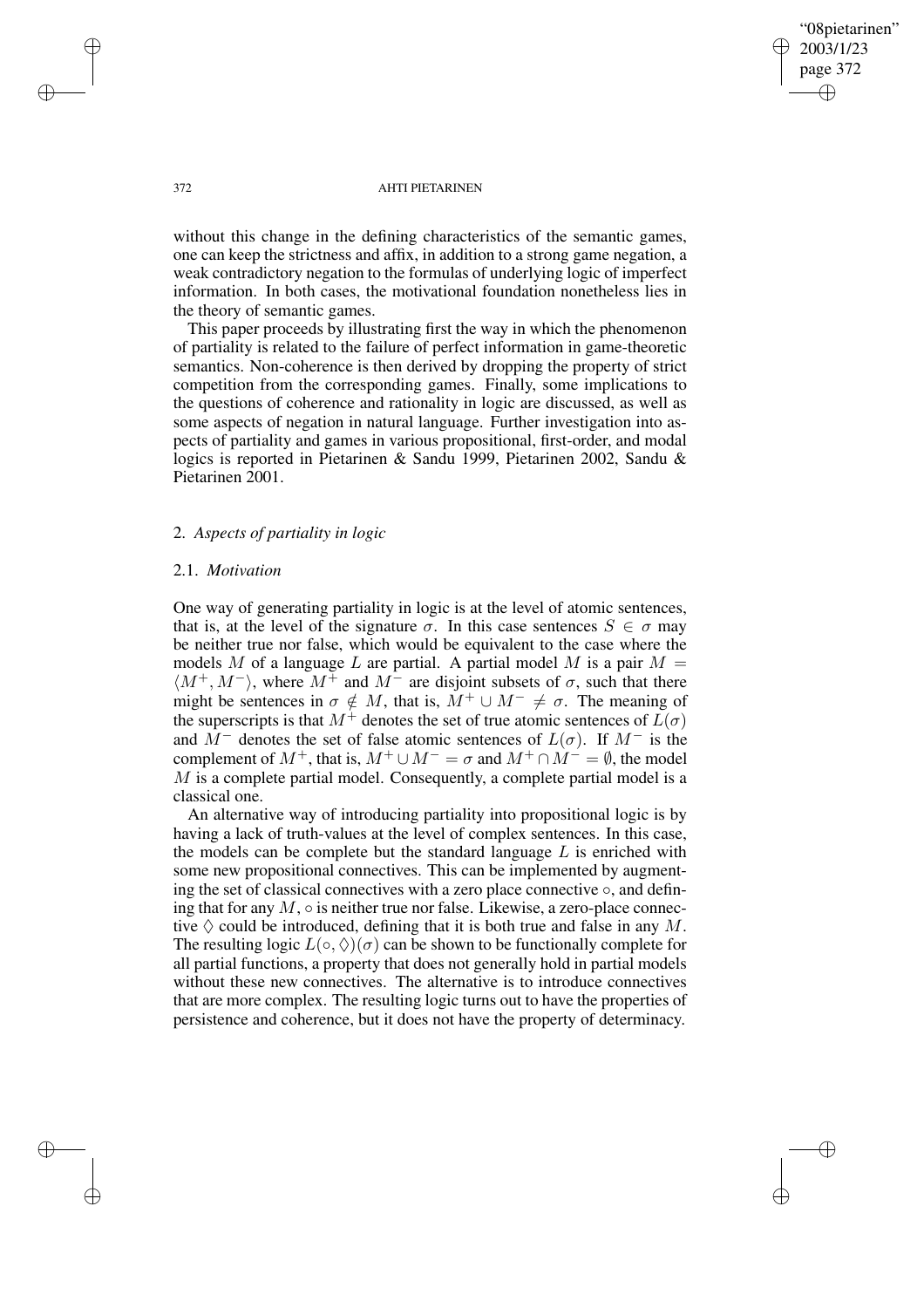The third option is to have partiality as a result of combining the first and the second strategies. As expected, the logic will be persistent and coherent, but not determined.

Falsity of a sentence and it being not true are two different things, as are the truth of a sentence and its non-falsity. However, false sentences are also not true and true sentences are also not false, but non-true sentences do not imply that they are false and non-false sentences do not imply that they are true.

However, games make available an alternative semantics for a variety of logics. In games, the phenomenon of partiality is related to regulations on information flow within formulas, arising from an imperfect transmission of information between players. By introducing a non-determined propositional logic where in the associated semantic game the information can be lost with respect to connective choices, one can generate complex sentences corresponding to those lacking a definite truth-value in partial semantics. This is how the game-theoretic semantics accounts for the phenomenon of partiality: it is a consequence of certain natural informational constraints between players in a game.

Not only can partiality be endorsed from this game-theoretic viewpoint, but also the close relative of partiality, the property of non-coherence receives a game-theoretic motivation in terms of the class of non-strictly competitive games. This class is liable for the conception of non-coherent sentences having over-defined truth-values.

## 2.2. *Extensions of propositional logic*

✐

✐

✐

✐

Let the usual propositional language  $L(\sigma)$  extended with a four-place connective  $W(\varphi, \psi, \theta, \chi)$  be  $L(W)(\sigma)$ , the smallest set closed with respect to the sentences in  $\sigma$ , the familiar rules for the connectives in  $\{\neg, \vee, \top\}$ , and the following rule for  $W$ :

• If  $\varphi, \psi, \theta$ , and  $\chi$  are  $L(W)(\sigma)$ -sentences, then so is  $W(\varphi, \psi, \theta, \chi)$ .

Alternatively, the connective  $W(\varphi, \psi, \theta, \chi)$  may be written as  $W(\varphi_{ij})_{i,j\in\{1,2\}}$ , with  $\varphi_{11} = \varphi, \varphi_{12} = \psi, \varphi_{21} = \theta$ , and  $\varphi_{22} = \chi$ . The sentences  $\varphi_{11}, \varphi_{12}, \varphi_{21}$ , and  $\varphi_{22}$  are expressions of the metalanguage.

Models for  $L(W)$  are pairs  $M = \langle M^+, M^-\rangle$  with  $M^+, M^-\subseteq \sigma$ ,  $M^+\cap$  $M^{-} = \emptyset$  (disjointedness), and  $M^{+} \cup M^{-} = \sigma$  (completeness). The semantics involves the notions  $M \models^+ \varphi$  (the sentence  $\varphi$  is true in M) and  $M \models^- \varphi$  (the sentence  $\varphi$  is false in M), and is defined by a double induction on the length of  $\varphi$ .

"08pietarinen" 2003/1/23 page 373

✐

✐

✐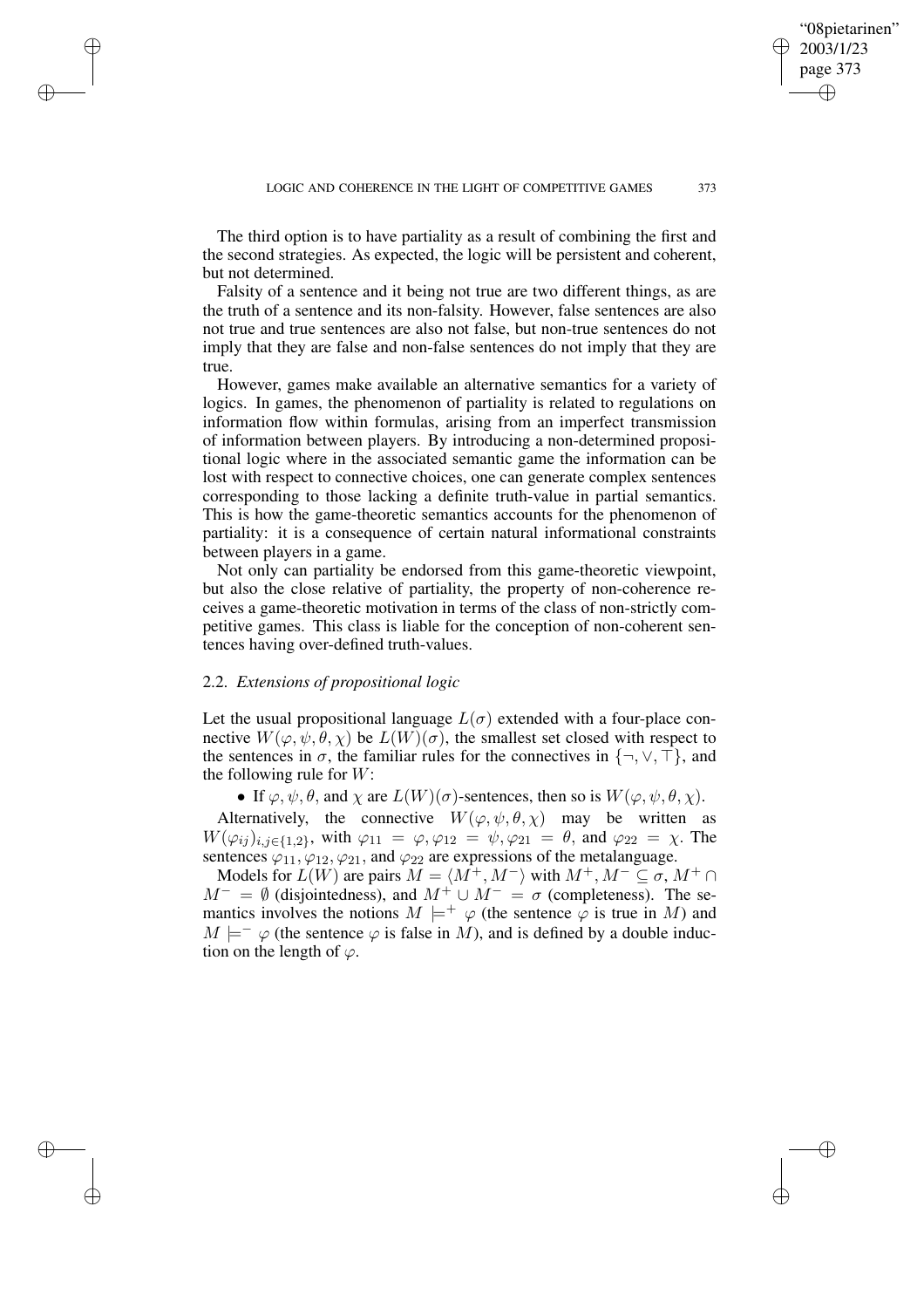✐

#### 374 AHTI PIETARINEN

*Definition* 2.1: Let S be an atomic  $L(W)(\sigma)$ -sentence.

 $M \models^{+} S$  iff  $S \in M^{+}$  $M \models^- S$  iff  $S \in M^ M \models^+ \top; \text{ not } M \models^- \top$  $M \models^+ \neg \varphi$  iff  $M \models^- \varphi$  $M \models^- \neg \varphi$  iff  $M \models^+ \varphi$  $M \models^+ \varphi \vee \psi$  iff  $M \models^+ \varphi$  or  $M \models^+ \psi$  $M \models^- \varphi \lor \psi$  iff  $M \models^- \varphi$  and  $M \models^- \psi$  $M \models^+ W(\varphi, \psi, \theta, \chi)$  iff  $(M \models^+ \varphi \text{ and } M \models^+ \theta)$ or  $(M \models^+ \psi$  and  $M \models^+ \chi)$  $M \models^{-} W(\varphi, \psi, \theta, \chi)$  iff  $(M \models^{-} \varphi \text{ and } M \models^{-} \psi)$ or  $(M \models^- \theta$  and  $M \models^- \chi)$ .

The definition of truth and falsity for  $W(\varphi, \psi, \theta, \chi)$  can equivalently be written as:

$$
M \models^+ W(\varphi, \psi, \theta, \chi) \quad \text{iff} \quad \exists j \in \{1, 2\} \forall i \in \{1, 2\} M \models^+ \varphi_{ij}
$$
\n
$$
M \models^- W(\varphi, \psi, \theta, \chi) \quad \text{iff} \quad \exists i \in \{1, 2\} \forall j \in \{1, 2\} M \models^- \varphi_{ij},
$$

where  $\varphi_{11} = \varphi, \varphi_{12} = \psi, \varphi_{21} = \theta$ , and  $\varphi_{22} = \chi$ .

Let us fix a propositional logic L and an arbitrary signature  $\sigma$ . Let  $\varphi$  be an  $L(\sigma)$ -sentence and let the models be partial (not necessarily complete ones). By  $M \subseteq N$  we mean that  $M^+ \subseteq \overline{N^+}$  and  $M^- \subseteq N^-$ . The sentence  $\varphi$  is truth-persistent, if for all models  $M, N$  in  $\sigma$  such that  $M \subseteq N, M \models^{\dagger}_L \varphi$ implies  $N \models_L^+ \varphi$ , and falsity-persistent, if  $M \models_L^- \varphi$  implies  $N \models_L^- \varphi$ . If  $\varphi$ is truth-persistent and falsity-persistent then  $\varphi$  is persistent. The logic L is persistent, if for any  $\sigma$ ,  $\varphi$  is persistent in  $\sigma$ .

The sentence  $\varphi$  is coherent, if for all M not both  $M \models^+_L \varphi$  and  $M \models^-_L \varphi$ .<br>  $\psi$ . L is coherent, if all  $L(\sigma)$ -sentences  $\varphi$  are coherent. The sentence is determined, if for all M either  $M \models^+_{L} \varphi$  or  $M \models^-_{L} \varphi$ . If, for any  $\sigma$ , all the  $L(\sigma)$ -sentences are determined then L is determined.

The proofs of the following results can be found in Sandu & Pietarinen 2001.

✐

✐

✐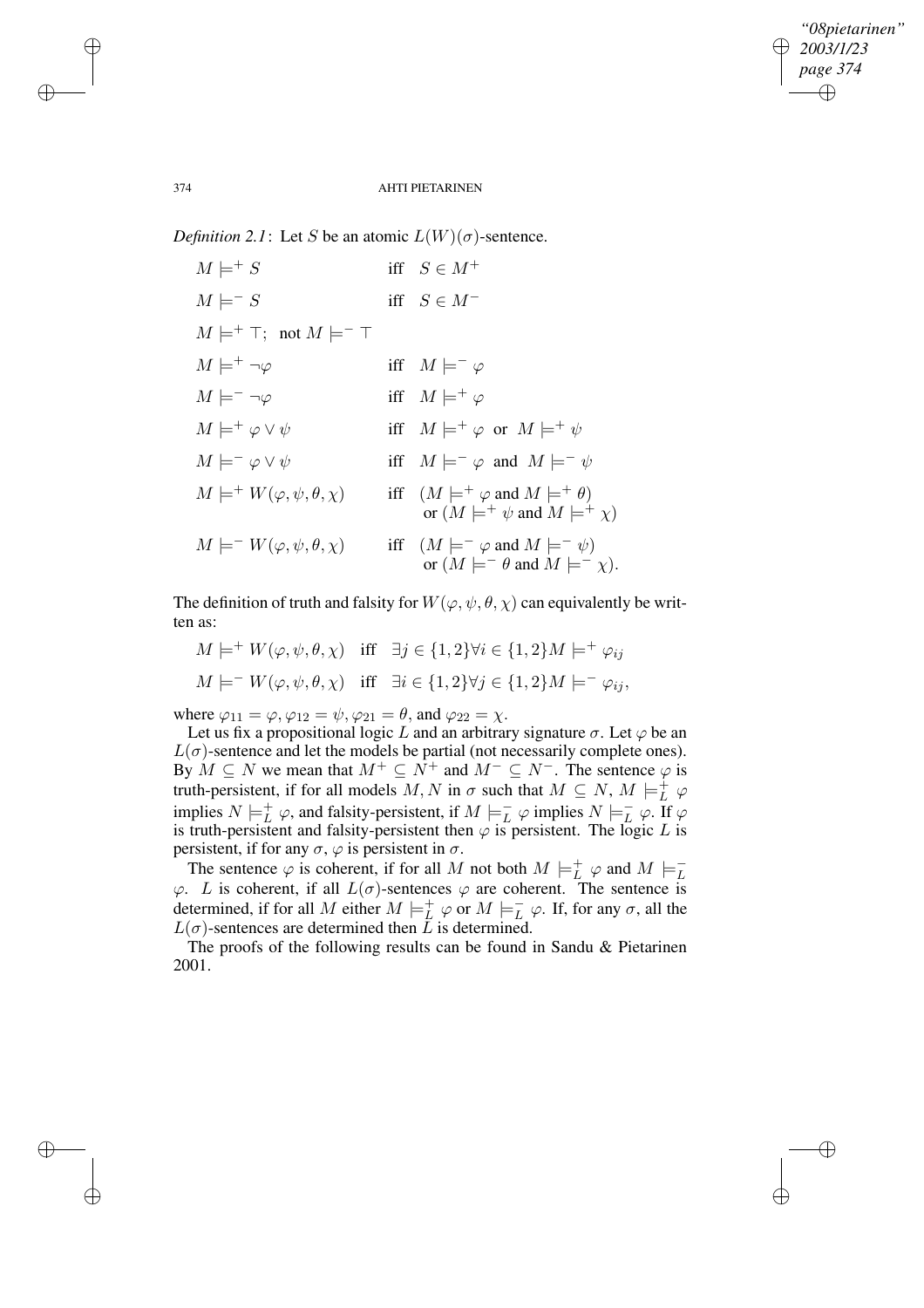"08pietarinen" 2003/1/23 page 375

✐

✐

✐

✐

*Proposition* 2.1: *The logic*  $L(W)$  *is coherent and persistent, but not determined. mined.*

The truth-value of the  $L(W)(\sigma)$ -sentence  $\varphi$  in the model M is denoted as  $\|\varphi\|^M$ . This function can have the following values.

- $\|\varphi\|^M = 1$ , if  $M \models^+ \varphi$  (hence, by the previous proposition, not  $M \models^- \varphi)$
- $\|\varphi\|^M = 0$ , if  $M \models^+ \varphi$  (hence, not  $M \models^+ \varphi$ )
- $\|\varphi\|^M = ?$ , if not  $M \models^+ \varphi$  and not  $M \models^- \varphi$ .

Let  $\varphi \wedge \psi$  be defined as a shorthand for  $\neg(\neg \varphi \vee \neg \psi)$ ,  $\varphi \rightarrow \psi$  for  $\neg \varphi \vee \psi$ and  $\varphi \leftrightarrow \psi$  for  $(\varphi \rightarrow \psi) \land (\psi \rightarrow \varphi)$ . In classical L, every truth-function  $f: \{0,1\}^n \rightarrow \{0,1\}$  from a class of models K into  $\{0,1\}$  is definable by a sentence in L such that for all  $M \in K$ ,  $\|\varphi\|^M = f(M)$ . This result extends to  $L(W)$ .

*Theorem 2.1*: *Let* K *be a class of classical models in* σ*. For any function* f *from* K *into*  $\{0, 1, ?\}$ *, there is an*  $L(W)(\sigma)$ *-sentence*  $\varphi$  *such that*  $\|\varphi\|^M =$  $f(M)$  *for all*  $M \in \mathsf{K}$ .

## 2.3. *Weak negation*

✐

✐

✐

✐

The interpretation of  $\sim$  makes it strong (positive) negation, transforming truths to falsehoods and falsehoods to truths, but not meddling with nondetermined values. There is a version of weak (contradictory) negation available, defined in the following way. Let  $L(W, \neg_w)$  be  $L(W)$  extended with a contradictory negation  $\neg w$ . Definition 2.1 is now augmented with the following two clauses.

*Definition* 2.2: For any  $L(W, \neg_w)(\sigma)$ -sentence  $\varphi$  and a model M:

- (i)  $M \models^+ \neg w\varphi$  iff not  $M \models^+ \varphi$
- (ii)  $M \models^- \neg w \varphi$  iff not  $M \models^- \varphi$ .

Having a contradictory negation defines  $\varphi \rightarrow_w \psi$  as a shorthand for  $\neg_w \varphi \vee$  $\psi$  and  $\varphi \leftrightarrow_w \psi$  for  $(\varphi \rightarrow_w \psi) \land (\psi \rightarrow_w \varphi)$ . The equivalence  $\models^+ \varphi \leftrightarrow_w \psi$ holds when  $\varphi$  and  $\psi$  are true in exactly the same models, and  $\models^+ \neg \varphi \leftrightarrow_w$  $\neg \psi$  holds when  $\varphi$  and  $\psi$  are false in exactly the same models. The former can be called a positive equivalence and the latter a negative equivalence. If both equivalences hold,  $\varphi$  and  $\psi$  are strongly equivalent, denoted by  $\models \varphi \leftrightarrow \psi$ .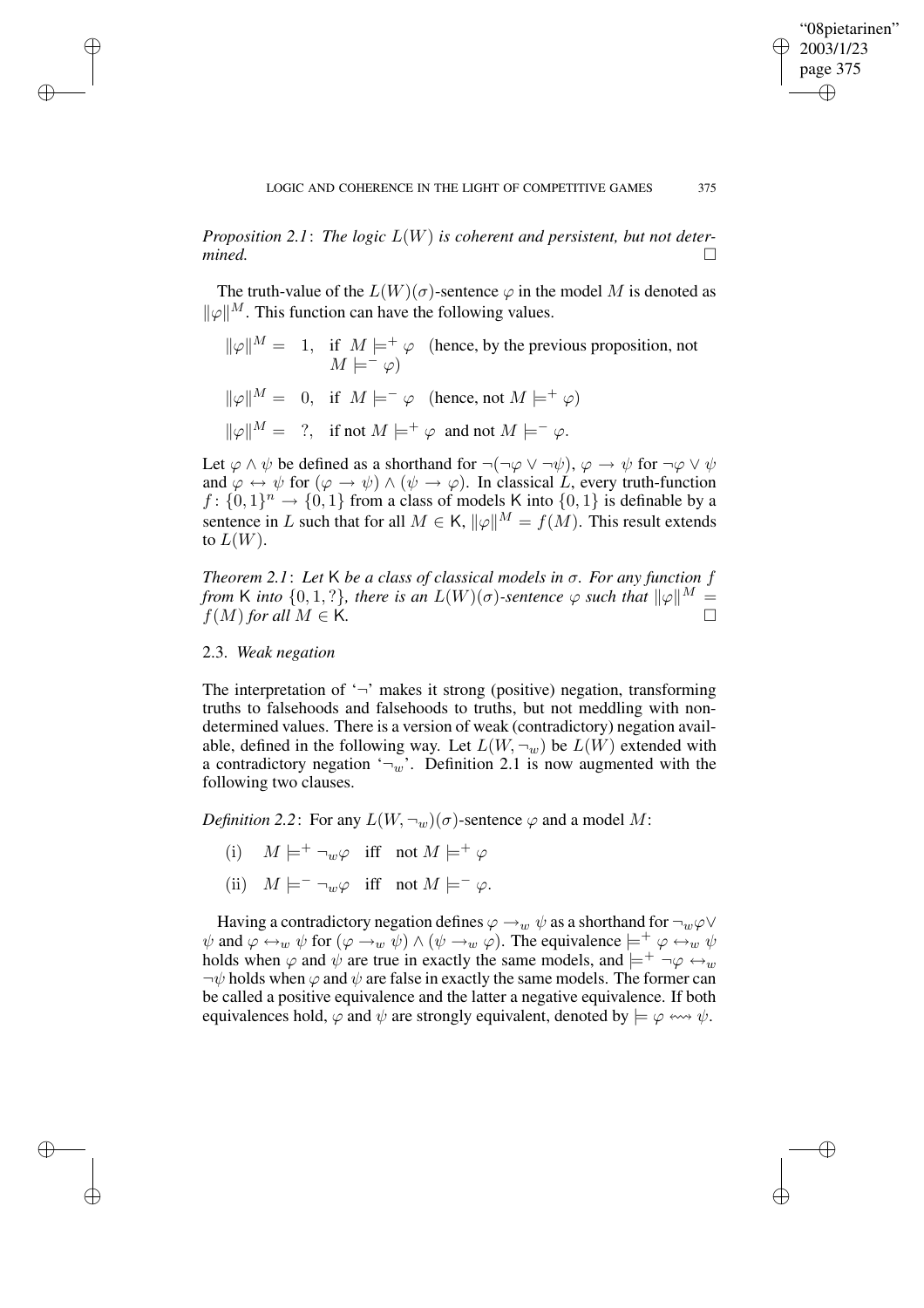✐

#### 376 AHTI PIETARINEN

If  $M = \langle \{S_1, S_4\}, \{S_2, S_3\} \rangle$ , then we have neither  $M \models^+ W(S_1, S_2, S_3, S_4)$  $(S_4)$  nor  $M \models^- W(S_1, S_2, S_3, S_4)$ . But then by Definition 2.2, we have both  $M \models^{+} \neg_w W(S_1, S_2, S_3, S_4)$  and  $M \models^{-} \neg_w W(S_1, S_2, S_3, S_4)$ .

Consequently, the presence of weak negation introduces a fourth truthvalue, and so the law of excluded fourth does not hold. The interpretation of an  $L(W, \neg_w)(\sigma)$ -sentence  $\varphi$  can have the following values.

 $\|\varphi\|^M = 1$ , if  $M \models^+ \varphi$  and not  $M \models^- \varphi$  $\|\varphi\|^M = 0$ , if  $M \models^-\varphi$  and not  $M \models^+\varphi$  $\|\varphi\|^M = ?$ , if not  $M \models^+ \varphi$  and not  $M \models^- \varphi$  $\|\varphi\|^M =$  !, if both  $M \models^+ \varphi$  and  $M \models^- \varphi$ .

It is readily seen that  $L(W, \neg_w)$  is persistent (all the models are complete), but that it is neither coherent nor determined. Also,  $L(W, \neg_w)$  has a functionally complete set of connectives.

*Theorem 2.2*: *Let* K *be a class of classical models in* σ*. For any function*  $f \colon \mathsf{K} \to \{0,1,?,!\}$ , there is an  $L(W,\neg_w)(\sigma)$ -sentence  $\varphi$  such that  $\|\varphi\|^M = \emptyset$  $f(M)$  *for all*  $M \in \mathsf{K}$ *.*  $\Box$ 

Given  $\sigma$ , a classical model M is a subset of  $\sigma$ , while a partial model N is a pair  $\langle N^+, N^- \rangle$  with  $N^+, N^- \subseteq \sigma$  and  $N^+ \cap N^- = \emptyset$ . If  $N^+ \cup N^- = \sigma$ , N can be turned into a classical model  $N_C = N^+$ , and similarly any M can be turned into a complete partial model  $M_P = \langle M, \sigma \setminus M \rangle$ . Thus there is a one-one correspondence between the class of classical models and the class of complete partial models.

Let us define by induction two mappings "\*" (the truth-preserving mapping) and '<sup>#</sup>' (the falsity-preserving mapping), which map  $L(W, \neg_w)(\sigma)$ sentences into  $L(\wedge, \perp)(\sigma)$ -sentences (where  $L(\sigma)$  has the connectives  $\vee, \neg$ and  $\top$ ).

| $S^{\star}$                                     | $=$ $S$ |                                                             |
|-------------------------------------------------|---------|-------------------------------------------------------------|
| $T^{\star}$                                     | $=$ T   |                                                             |
| $(\neg\varphi)^{\star}$                         |         | $=$ $\varphi^{\sharp}$                                      |
| $(\neg_w \varphi)^*$                            |         | $= \neg(\varphi^{\star})$                                   |
| $(\varphi \vee \psi)^{\star}$                   |         | $= \varphi^* \vee \psi^*$                                   |
| $(\varphi \wedge \psi)^{\star}$                 |         | $= \varphi^* \wedge \psi^*$                                 |
| $(W(\varphi, \psi, \theta, \chi))$ <sup>*</sup> |         | $= (\varphi^* \wedge \theta^*) \vee (\psi^* \wedge \chi^*)$ |

✐

✐

✐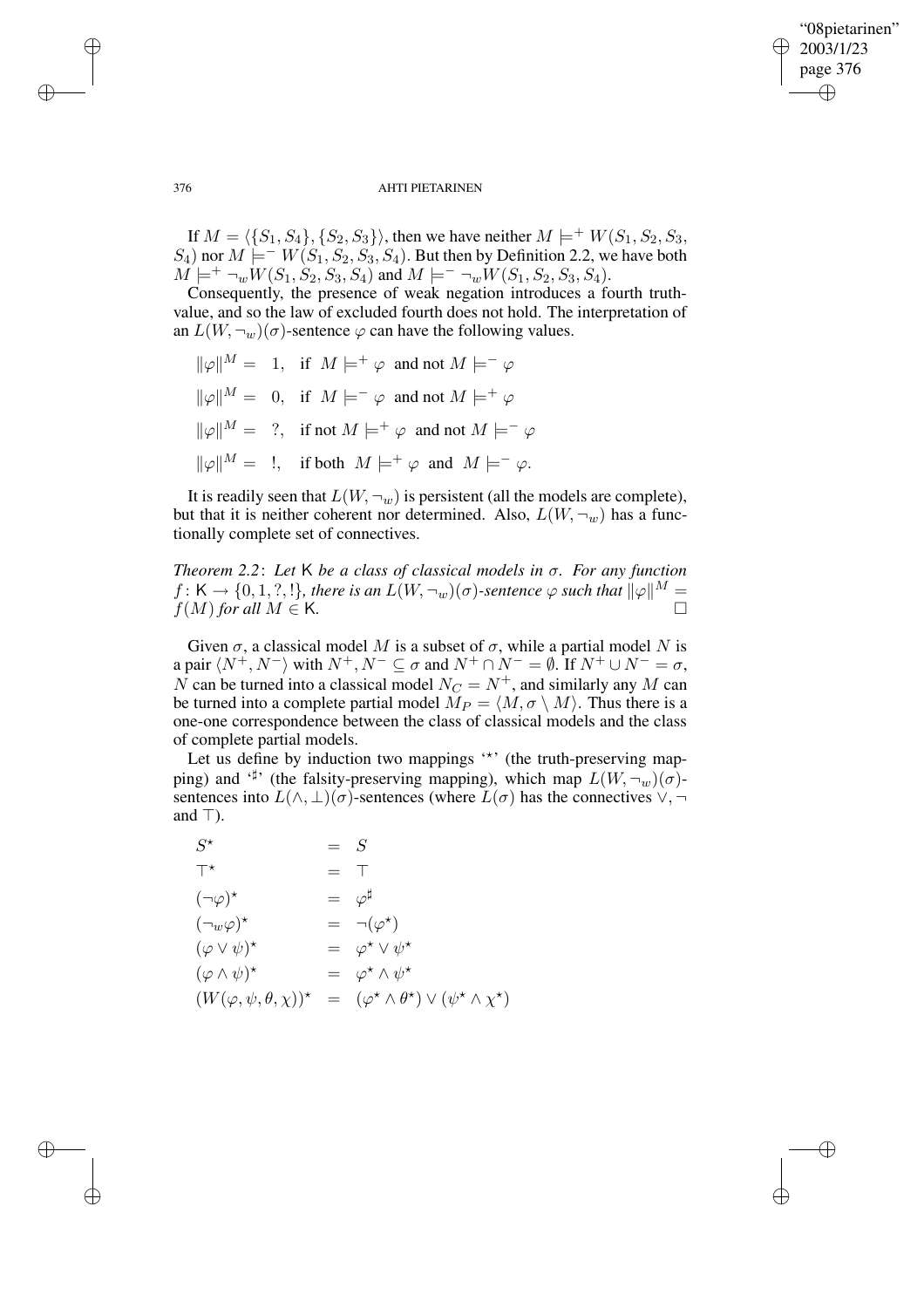$\bigoplus$ 

✐

## LOGIC AND COHERENCE IN THE LIGHT OF COMPETITIVE GAMES 377

| $S^{\sharp}$                                |             | $= \neg S$                                                                               |
|---------------------------------------------|-------------|------------------------------------------------------------------------------------------|
| $\top^{\sharp}$                             | $=$ $\perp$ |                                                                                          |
| $(\neg\varphi)^\sharp$                      |             | $= \varphi^{\star}$                                                                      |
| $(\neg_w \varphi)^\sharp$                   |             | $= \neg(\varphi^{\sharp})$                                                               |
| $(\varphi \vee \psi)^\sharp$                |             | $= \varphi^{\sharp} \wedge \psi^{\sharp}$                                                |
| $(\varphi \wedge \psi)^{\sharp}$            |             | $= \varphi^{\sharp} \vee \psi^{\sharp}$                                                  |
| $(W(\varphi, \psi, \theta, \chi))^{\sharp}$ |             | $= (\varphi^{\sharp} \wedge \psi^{\sharp}) \vee (\theta^{\sharp} \wedge \chi^{\sharp}).$ |

✐

✐

✐

✐

*Theorem* 2.3: *For any*  $L(W, \neg_w)(\sigma)$ -sentence  $\varphi$  *and a complete partial model* M*:*

(i)  $M \models^+ \varphi \text{ iff } M_C \models \varphi^*$ (ii)  $M \models^- \varphi \text{ iff } M_C \models \varphi^{\sharp}.$  $\Box$ 

The language  $L(W)$  is an extension of L interpreted on complete partial models, and it is persistent and coherent, but not determined. This extension does not add to the set of determined sentences of L, however. Likewise,  $L(W, \neg_w)$  is persistent, non-coherent and non-determined, and it does not add to the set of coherent and determined sentences of  $L$ . To see this, fix an arbitrary  $L(W, \neg_w)(\sigma)$ -sentence  $\psi$ . Its image under the \*-mapping is an  $L(\wedge, \perp)(\sigma)$ -sentence  $\psi^*$ . If  $\perp$  is replaced by  $\neg \top$ ,  $\psi^*$  becomes an  $L(\wedge)(\sigma)$ sentence, and since  $\wedge$  can be defined by  $\vee$  and  $\neg$ ,  $\psi^*$  becomes an  $\hat{L}(\sigma)$ sentence.

*Theorem* 2.4: *For any*  $L(W, \neg_w)(\sigma)$ -sentence  $\varphi$ , one can find an  $L(\sigma)$ *sentence*  $\psi$  *such that*  $\varphi$  *and*  $\psi$  *are positively equivalent, that is,*  $\models^{+} \varphi \leftrightarrow_{w} \Box$ <br> $\psi$ .  $\psi$ .

*Theorem* 2.5: *For any*  $L(W)(\sigma)$ -sentence  $\varphi$ ,  $\varphi$  *is determined if and only if one can find an*  $L(\sigma)$ -sentence  $\psi$  *such that*  $\varphi$  *and*  $\psi$  *are strongly equivalent, that is,*  $\models \varphi \leftrightarrow \psi$ .

*Theorem* 2.6: *For any*  $L(W, \neg_w)(\sigma)$ -sentence  $\varphi$ ,  $\varphi$  *is coherent and determined if* and only *if* one can find an  $L(\sigma)$ -sentence  $\psi$  such that  $\models \varphi \leftrightarrow$  $\psi$ .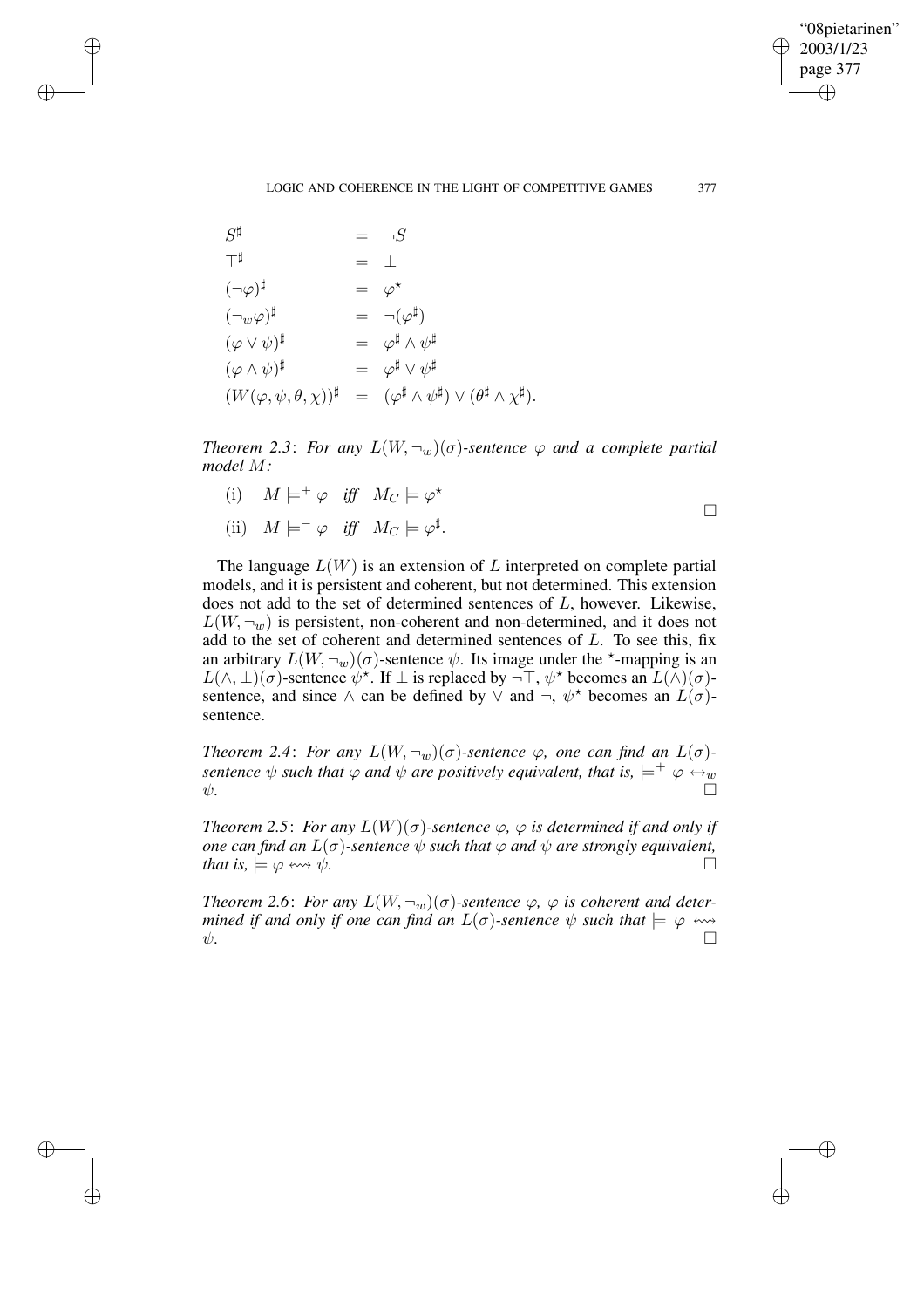## "08pietarinen" 2003/1/23 page 378 ✐ ✐

✐

✐

 $\Box$ 

#### 378 AHTI PIETARINEN

# 3. *Independence-friendly propositional language*

✐

✐

✐

✐

Let us consider a language which is a variant of an IF (independence-friendly) first-order language studied, for example, in Hintikka 1996, Hintikka & Sandu 1997, Sandu & Pietarinen 2001 and Pietarinen & Sandu 1999. It consists of a set Φ of propositional symbols, each having its own arity, and a finite set  $i_1 \ldots i_n$  of indices ranging over a set of two elements.

The well-formed formulas of  $L_{IF}$  are defined by the following clauses:

- If  $p \in \Phi$ , the arity of p is n, and  $i_1 \ldots i_n$  are indices, then  $p_{i_1 \ldots i_n}$  and  $\neg p_{i_1...i_n}$  are  $L_{IF}$ -formulas. Let us write  $p_{i_1...i_n}$  also as  $p(i_1...i_n)$ .
- If  $\varphi$  and  $\psi$  are  $L_{IF}$ -formulas then  $\varphi \lor \psi$  and  $\varphi \land \psi$  are  $L_{IF}$ -formulas.
- If  $\varphi$  is an  $L_{\text{IF}}$ -formula then  $\forall i_n \varphi$  and  $\exists i_n \varphi$  are  $L_{\text{IF}}$ -formulas.
- If  $\varphi$  is an  $L_{\text{IF}}$ -formula then  $(\exists i_n/U)\varphi$  is an  $L_{\text{IF}}$ -formula (U is a finite set of indices,  $i_n \notin U$ .)

The notions of free and bound variables are the same as in first-order logic. In  $(\exists i_n/U)\varphi$  the indices on the right-hand side of the slash are free. For simplicity, the clauses for dual prefixes such as  $(\forall i_n/U)$  are omitted.

The models for the language are of the form  $M = \langle I^M,(p^M)_{p \in \Phi} \rangle$ , where  $I^M$  is any set with two elements, and each  $p^M$  is a set of finite sequences of indices from  $I^M$ .

The sentences of  $L_{IF}$  are interpreted by semantic games. With every  $L_{IF}$ sentence  $\varphi$  and a model  $M = \langle I^M, (p^M)_{p \in \Phi} \rangle$  an extensive semantic game of imperfect information  $\mathcal{G}^*(\varphi, M)$  is associated (see Appendix).

The game ends with an atomic formula or its negation  $p(i_1 \ldots i_n)$ , and a sequence of elements  $\langle a_1 \dots a_n \rangle$ , where each  $a_n \in I^M$ . Let us stipulate that:

- If  $\langle a_1 \dots a_n \rangle \in p^M$ , then  $\exists$  wins.
- If  $\langle a_1 \dots a_n \rangle \notin p^M$ , then  $\forall$  wins.

Let  $M \models_{\text{GTS}}^+ \varphi$  mean truth of  $\varphi$  in M under the game-theoretic evaluation, and  $M \models_{\text{GTS}}^- \varphi$  mean falsity of  $\varphi$  in M.

- $M \models_{\text{GTS}}^+ \varphi$  iff there exists a strategy f that is winning for  $\exists$  in  $\mathcal{G}(\varphi, \tilde{M});$
- $\overline{M}$   $\models$   $\overline{_{\text{GTS}}}$   $\varphi$  iff there exists a strategy f that is winning for  $\forall$  in  ${\cal G}(\varphi,M).$

*Proposition* 3.1: *For any*  $L(W)(\sigma)$ -sentence  $\varphi$  *and a complete partial model* M*:*

- (i)  $M \models_{\text{GTS}}^+ \varphi \text{ iff } M \models^+ \varphi$
- (ii)  $M \models_{\text{GTS}}^- \varphi \text{ iff } M \models^-\varphi.$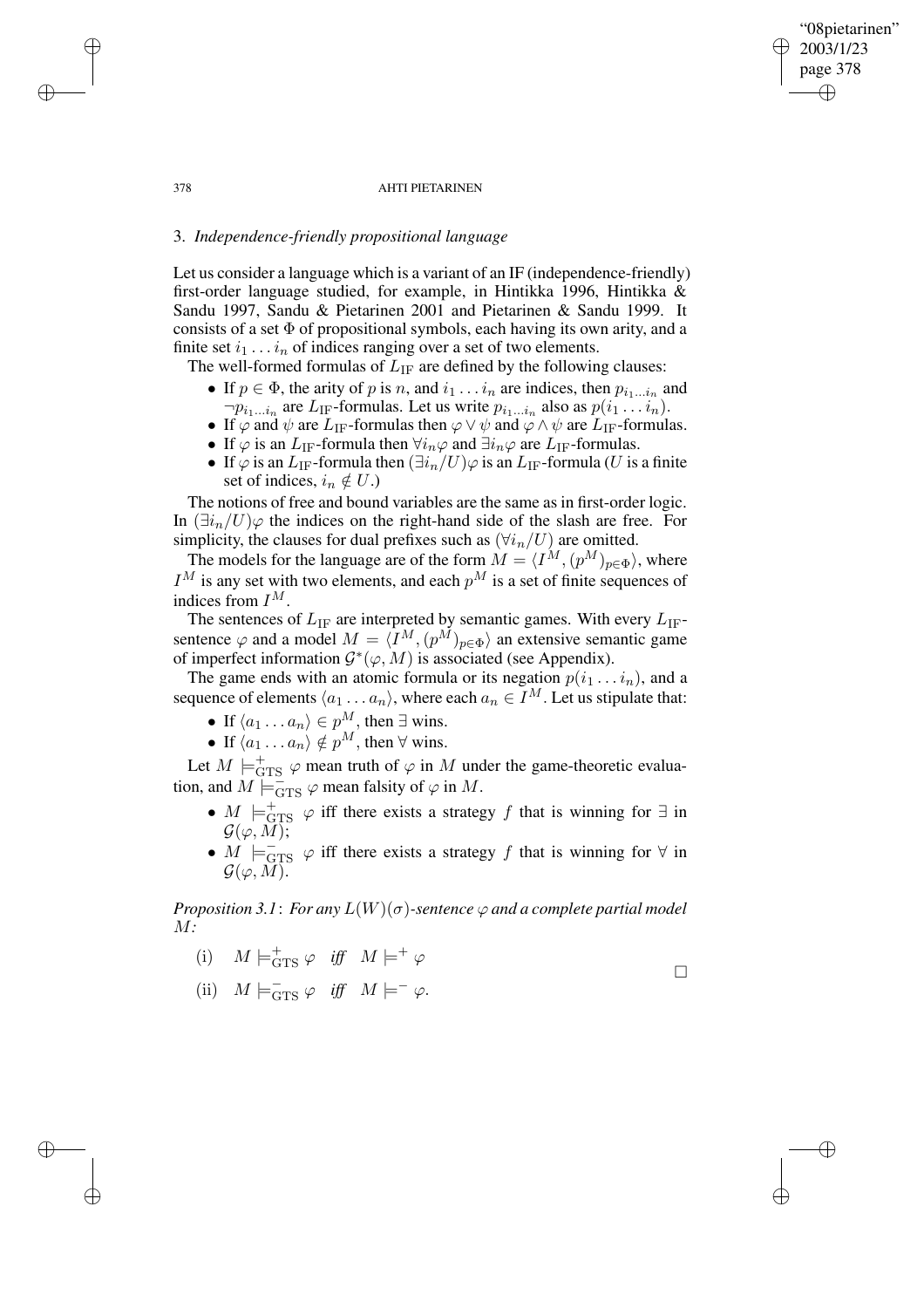LOGIC AND COHERENCE IN THE LIGHT OF COMPETITIVE GAMES 379

✐

✐

✐

✐

"08pietarinen" 2003/1/23 page 379

✐

✐

✐

✐

We do not need any additional rules to the definition of semantic game rules. Instead, what we have is the informational partition of histories of the game, giving rise to strategy functions that are uniform on indistinguishable histories. This is done in order to account for the imperfect information, signalled by the indices in  $U$ . The intended meaning is that the player moving at  $(\exists i_n/U)$  is not informed about the choices made for the elements in U. The information partition  $(\mathfrak{I}_i)_{i\in N}$  will be as described in Appendix. In short, the information sets  $S_j^i \in \mathfrak{I}_i$  tell what the players know and what they do not know when making their moves. If a player cannot distinguish between the histories within the same information set, he or she is not allowed to know something that has happened earlier in the game. When there are only singleton information sets, that is, no two histories belong to the same information set, one has perfect information as a special case.

*Example* 3.1: Let  $M = \langle I^M, (p^M)_{p \in \Phi} \rangle$ , where  $I^M = \{\text{Left}, \text{Right}\}.$ 

 $M \models_{\text{GTS}}^+ \forall i_1 (\exists i_2/i_1) p_{i_1 i_2} \quad \text{iff} \quad M \models \exists i_2 \forall i_1 p_{i_1 i_2}$ iff  $\langle \text{Left}, \text{Left} \rangle \in p^M$  and  $\langle \text{Right}, \text{Left} \rangle \in p^M$ , or  $\langle$ Left, Right $\rangle \in p^{M}$  and  $\langle$ Right, Right $\rangle \in p^{M}.$ 

 $M \models_{\text{GTS}}^{\rightharpoonup} \forall i_1 (\exists i_2/i_1) p_{i_1 i_2} \quad \text{iff} \quad M \models \exists i_1 \forall i_2 \neg p_{i_1 i_2}$ iff  $\langle \text{Left}, \overline{\text{Left}} \rangle \in p^M$  and  $\langle \text{Left}, \text{Right} \rangle \notin p^M$ , or  $\langle$ Right, Left $\rangle\in p^{M}$  and  $\langle$ Right, Right $\rangle\notin p^{M}.$ 

Given  $W(\varphi, \psi, \theta, \chi)$ , and assuming the obvious connections between  $p_{i_1 i_2}$ 's and  $\varphi, \psi, \theta$  and  $\chi$ , it follows that:

$$
M \models^+ W(\varphi, \psi, \theta, \chi) \text{ iff } \langle I^M, (p^M)_{p \in \Phi} \rangle \models^+_{\text{GTS}} \forall i_1 (\exists i_2/i_1) p_{i_1 i_2}.
$$
  

$$
M \models^- W(\varphi, \psi, \theta, \chi) \text{ iff } \langle I^M, (p^M)_{p \in \Phi} \rangle \models^-_{\text{GTS}} \forall i_1 (\exists i_2/i_1) p_{i_1 i_2}.
$$

*Example* 3.2: In a game for  $W(\varphi, \psi, \theta, \chi)$ , the information sets of a player at any non-terminal history will be singletons, except for the two histories  $h_1$  and  $h_2$  for which  $L(h_1) = \varphi \vee \psi$  and  $L(h_2) = \theta \vee \chi$ , which are of course the immediate successors of h for which  $L(h) = W(\varphi, \psi, \theta, \chi)$ . A common way to indicate this in the extensive game representation is by drawing a dashed oval around the two histories whose labelled formulas are within the same information set, and annotating this information set for the respective player. The game is in Figure 1.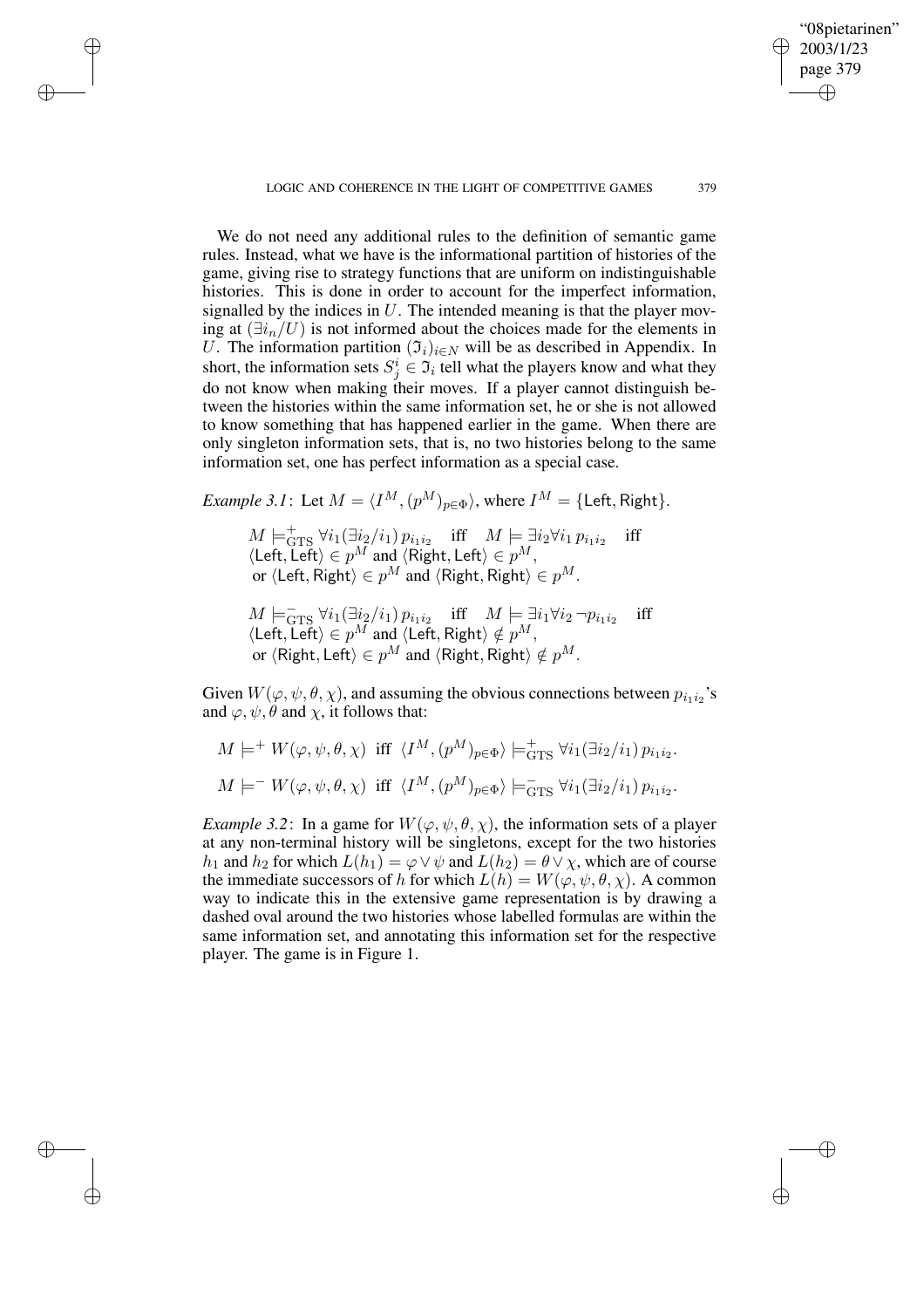$\oplus$ 

✐

380 AHTI PIETARINEN



Figure 1. Extensive semantic game of imperfect information  $\mathcal{G}^*(W(\varphi,\psi,\theta,\chi),M)$ , with one nontrivial information set  $S_1^{\exists}$  of  $\exists$ .

## 4. *Non-strictly competitive games*

One of the characteristic features of logics with imperfect information is that the negation  $\sim$  as given in the game rules denotes a strong game-theoretic negation, whose meaning is that the roles of the two players are transposed throughout the rest of the formula and the associated game. As noticed in §2, it is possible to introduce a weak contradictory negation  $\lnot_w$  into  $L(W)$ , but as noticed in Hintikka & Sandu 1997, it cannot be quite captured by the game rules. The definition of this classical negation would rather be the familiar one, repeated here:

- (i)  $M \models^+ \neg w\varphi$  iff not  $M \models^+ \varphi$
- (ii)  $M \models^- \neg_w \varphi$  iff not  $M \models^- \varphi$ .

Nevertheless, in (i) the sentence  $\neg_w \varphi$  being a truth-consequence of a model M says that  $\varphi$  cannot be verified, and in (ii)  $\neg_w \varphi$  being a falsity-consequence of M asserts that  $\varphi$  cannot be falsified. The sentences prefixed with weak negation are thus assertions about games, denoting when a winning verifying or a winning falsifying strategy does not exist. As seen above, by letting  $L(W, \neg_w)$  be  $L(W)$  extended with this weak negation, it is readily seen that  $L(W, \neg_w)$  is neither coherent nor determined, but that it is persistent.

Let us remark here that it is also possible to have just one direction in the definition of contradictory negation. That is, we can have definitions where (i) if not  $M \models^+ \varphi$  then  $M \models^+ \neg_w \varphi$ , and (ii) if not  $M \models^- \varphi$  then  $M \models^ \neg_w \varphi$ . These kinds of conditional non-truth-functional definitions of classical negations have not been studied in the context of partial or imperfect information logics before.

✐

✐

✐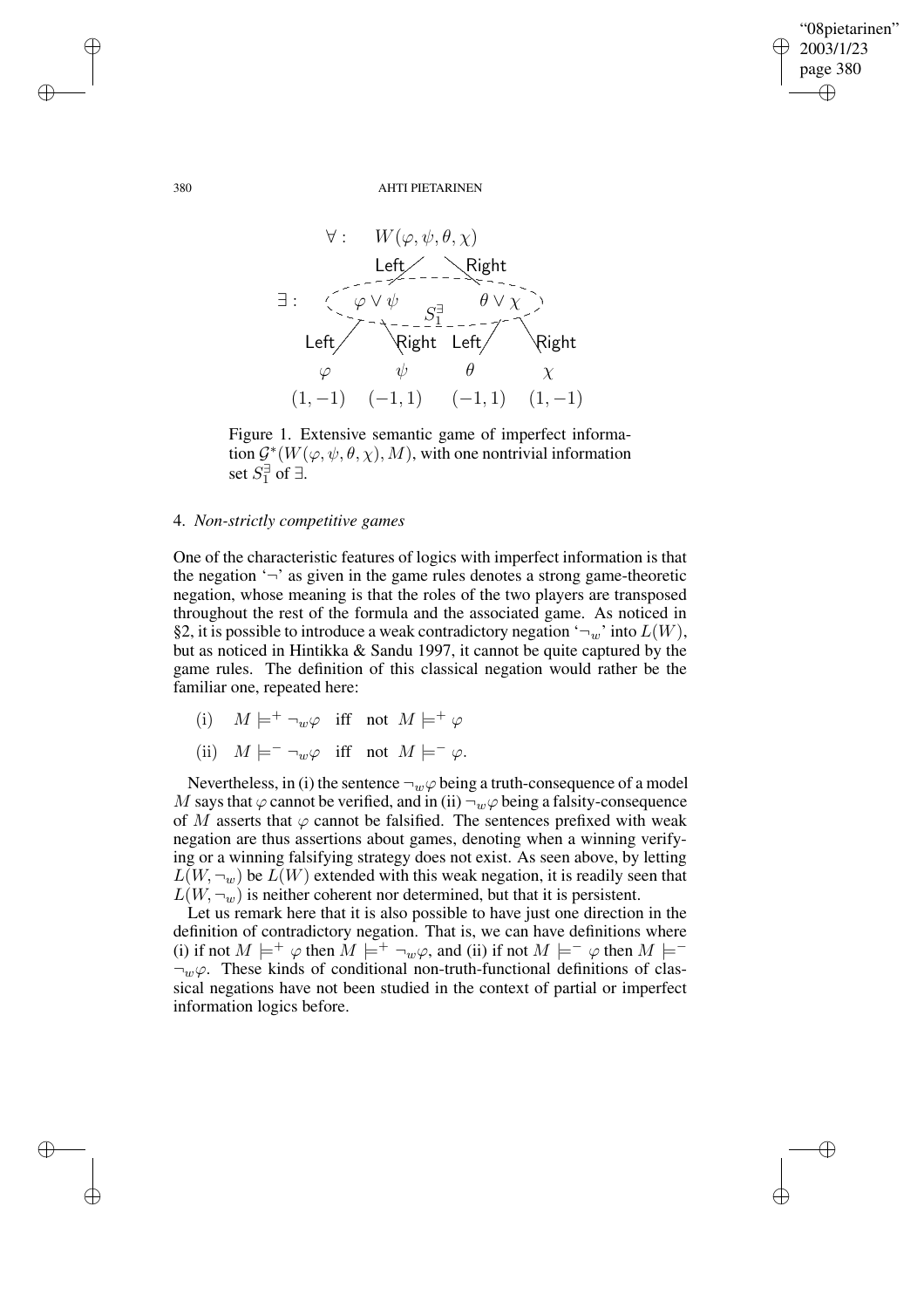✐

✐

✐

*"08pietarinen" 2003/1/23 page 381*

✐

✐

✐

✐

The way of creating the fourth truth-value by a contradictory negation is somewhat limited, however. The alternative approach would be to relax the assumption that games be strictly competitive altogether. One way to implement this idea is to go back to the definition of partial models as pairs  $M = \langle M^+, M^-\rangle$  and to relax the assumption of disjointedness, namely that  $M^+ \cap M^- = \emptyset$ . In this case it would be obvious that if  $M^+ \cap M^- \neq \emptyset$ , there will have to be some terminal nodes in our extensive games that can be winning for both ∃ and ∀. In such games it may then happen that both players have a winning strategy, and one such example is provided by  $G^*(\varphi, M)$ , where  $\varphi$  is  $(p \vee q) \wedge (q \vee p)$ , and  $M = \langle \{p, q\}, \{p, q\}\rangle$ . The difference to the previous case is that we get the fourth truth-value already in the logic  $L(W)$ without any need of extending it to  $L(W, \neg_w)$ .

However, in order to get a different class of game to those of the received ones, we can drop the competitiveness:

*Definition* 4.1: The game  $\mathcal{G}(\varphi, M)$  or  $\mathcal{G}^*(\varphi, M), N = {\exists, \forall}$  is strictly competitive, iff for any  $\varphi \in L$ :

- if there exists a strategy f that is winning for  $\exists$  then there does not exist a strategy g that is winning for  $\forall$ , and
- if there exists a strategy g that is winning for  $\forall$  then there does not exist a strategy f that is winning for  $\exists$ .

If the game is not strictly competitive, call it non-strictly competitive. In non-strictly competitive games, it may happen that both players have a winning strategy in  $\mathcal G$  or  $\mathcal G^*$ . One can for instance stipulate that there are some terminal histories  $K \subseteq Z$  that are winning for both  $\exists$  and  $\forall$ . This would be interpreted in a straightforward game-theoretic way by using the payoff function  $u_i(h)$  that gives the matrix  $(1, 1)$  for those histories in K, in addition to the zero-sum ones attached to those histories in  $H \setminus K$ . Consequently, given a literal  $\psi$  it will be interpreted as  $\|\psi\|^M = \xi$ , that is, is has both the truth-value True and the truth-value False, and hence, has a truth-value Overdefined.

*Example* 4.1: An example of a non-strictly competitive game for the formula

$$
\phi = \forall i_1 (\exists i_2/i_1) \, \varphi_{i_1 i_2},
$$

with  $\varphi_{i_1 i_2}$  as atomic, is given in Figure 2. As to the game  $\mathcal{G}_1^*(\phi, M)$ , the first line in the payoff distribution says that  $M \models^+ \varphi_{\text{LeftLeft}}$ ,  $M \models^+ \neg \varphi_{\text{LeftLeft}}$ ,  $M \models^+ \varphi_{\mathsf{LeftRight}}, M \models^- \neg \varphi_{\mathsf{LeftRight}}$  and so on. That is,  $u_{\exists}((\mathsf{Left}, \mathsf{Left})) =$  $u_{\forall}((\text{Left}, \text{Left})) = 1, u_{\exists}((\text{Left}, \text{Right})) = 1, u_{\forall}((\text{Left}, \text{Right})) = -1, \text{ and}$ so on. Hence  $\varphi_{i_1 i_2}$  can receive both the value True and the value False,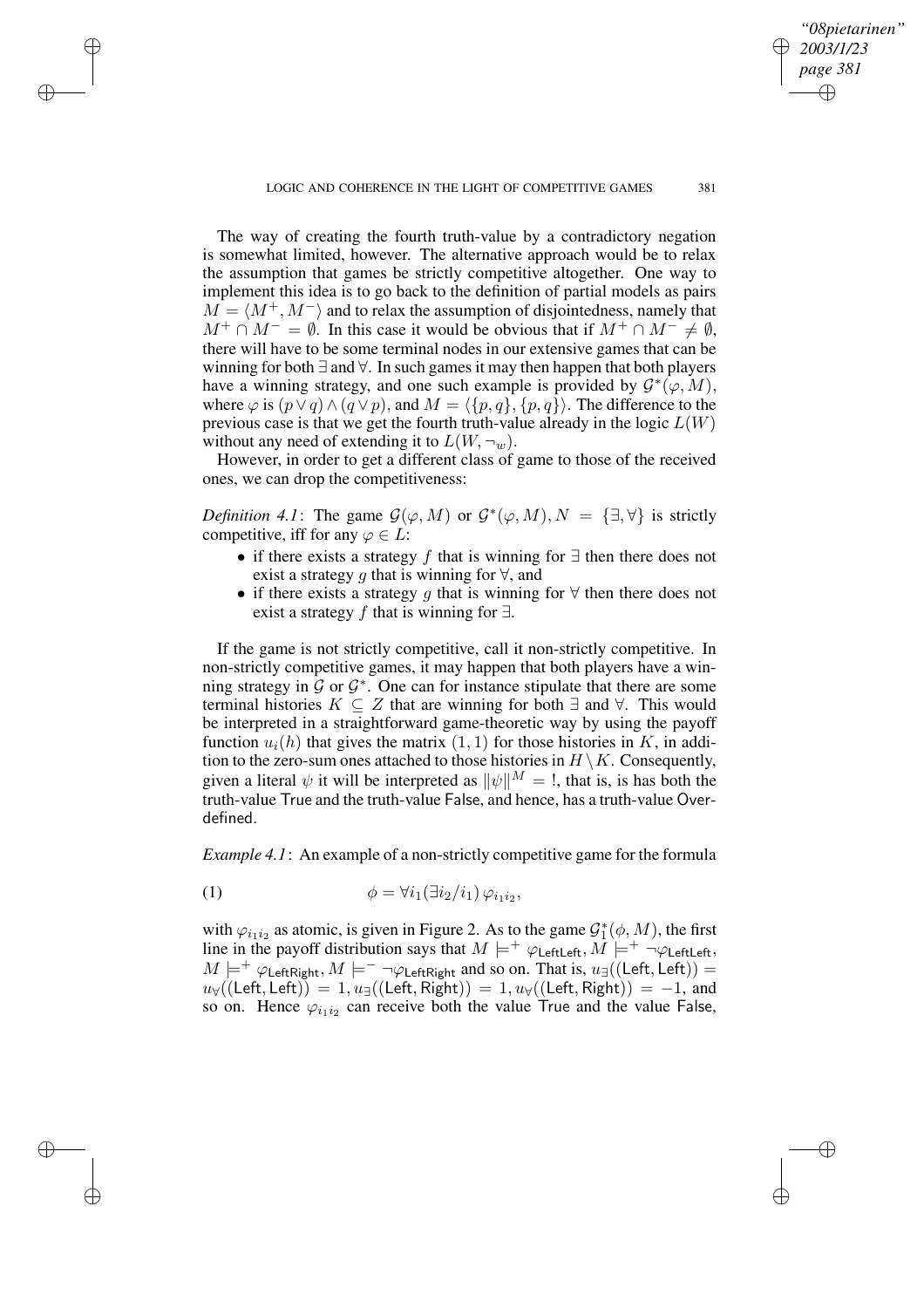✐

#### 382 AHTI PIETARINEN

namely at  $L(h) = \varphi_{\text{LeftLeft}}$ . This does not mean that the whole formula in interpreted similarly, since for that to be the case there would have to be suitable winning strategies for both players.

Let us call the pairs of strategies that are winning for both players those *for non-coherence*. In the previous example, winning strategies for noncoherence do not exist in  $\phi$ , because there is no winning strategy that would lead  $\forall$  to  $L(h) = \varphi_{\text{LeftLeft}}$ . The same holds for  $\exists$ , because she has to use a uniform strategy that gives her either Left or Right at both histories ∀ has chosen, leading her to  $\bar{L}(h) = \varphi_{\text{LeftLeft}}$  and  $L(h') = \varphi_{\text{RightLeft}}$ , or  $L(h) =$  $\varphi$ RightLeft and  $L(h') = \varphi$ RightRight, while only  $\varphi$ LeftLeft receives the variablesum payoff  $(1, 1)$ .

With respect to determinacy, the presence of non-zero-sum payoffs can cancel the effect of imperfect information, which otherwise would have turned a strictly competitive game into a non-determined one. To see this, let the strategies that change a non-determined game into a determined one be termed *winning strategies for determinacy*. Assume that  $u_{\exists}(h) = u_{\forall}(h) = 1$ for some  $h \in \mathbb{Z}$ , and that the rest of the payoffs are strict. Then all  $h' \in \mathbb{Z}$ reached from an immediate predecessor  $\overline{pr(h)} \in H$  have to get  $u_{\exists}(h') = -1$ or  $u_{\forall}(h') = -1$ , because otherwise a player would have a winning move at  $pr(h)$ . Suppose that a strategy that a player applies at  $pr(h)$  is uniform. Then every action from  $pr(h)$  has to have a corresponding action at k, such that  $pr(h), k \in S_j^i, i \in \{\exists, \forall\}$ . But any action a corresponding to the action that would leading to h can lead only to  $k' = k \frown a$  that has either  $u_{\exists}(k') = 1$ or  $u_{\forall}(k') = 1$ , which hence constitutes a winning step for either  $\exists$  or  $\forall$ .

This situation can be illustrated by concerning all the possible payoff distributions and winning strategies for determinacy for the game  $\mathcal{G}_i^*(\phi, M), i =$ 1 . . . 8 of Example 4.1 (see Figure 2). (It is assumed, for simplicity, that noncoherent payoffs obtain only as  $u_{\exists}((\text{Left}, \text{Left})) = u_{\forall}((\text{Left}, \text{Left})) = 1)$ . What are now needed in order to restore non-determinacy are in this case partially interpreted models. Namely, we would need to have a partial logic where partiality arises at the level of atomic formulas. In terms of this example, setting  $L(h) = \varphi_{\text{RightLeft}}, h \in Z, u_{\exists}(h) = -1, u_{\forall}(h) = -1$  would turn any  $G_i^*(\phi, M), i = 1...8$  into a non-determined game.

In general, non-strictly competitive games are useful in distinguishing between different notions of consistency: even if a version of *ex falso sequitur quodlibet* could be tolerable as  $\varphi \wedge \neg \varphi$ , it would never be the case that  $\varphi \wedge \neg_w \varphi$ , which is absurd, for it does not make sense to assert that 'there exists a winning strategy for  $\exists$  in  $\varphi$ , but there does not exist a winning strategy for  $\exists$  in  $\varphi'$ . Such statements denote a strong version of inconsistency. Should we assume that there is no principled reason to prevent that the two players cannot both have winning strategies in the same game, some sentences could

✐

✐

✐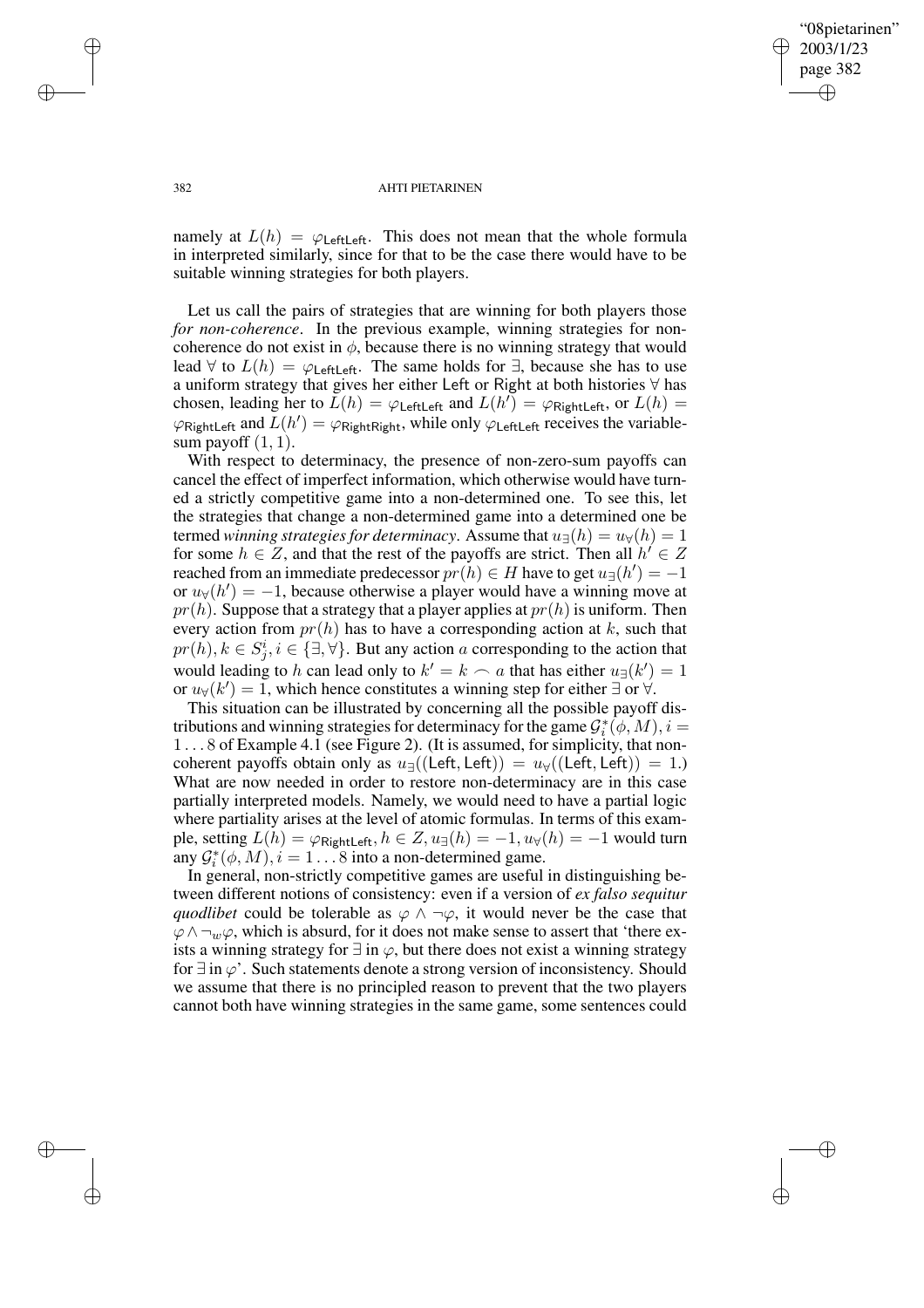### LOGIC AND COHERENCE IN THE LIGHT OF COMPETITIVE GAMES 383

✐

✐

✐

✐

"08pietarinen" 2003/1/23 page 383

✐

✐

✐

✐



Figure 2. Eight non-strictly competitive but determined games  $G_i^*(\phi, M), i = 1 \dots 8$ .

from a game-theoretic perspective be weakly inconsistent or non-coherent. The possibility of having  $\varphi \wedge \neg \varphi$  in fact follows directly from the definition of non-strictly competitive games.

The presence of imperfect information has nonetheless a noticeable effect on winning strategies, in the sense that whereas non-strict payoffs may override it and make a non-determined game a determined one, non-strict winning strategies for non-coherence may nonetheless not exist.

Given a zero-sum attribute of a strictly competitive game, the partial truthvalues impose a loss of verifying as well as a loss of falsifying capability on players. Even more importantly, we could have a more expressive gametheoretic framework at hand that would allow us to speak about players' preferences. In that case we would see that in strictly competitive games, players' preferences would be inverses of each other, but yet if the preferences are not assumed to be strictly opposed, a definite truth-value for a sentence does not need to mean a serious deprivation of the purposes and the motivation of the adversary. Just to mention one thing, as known in the theory of games, in non-strictly competitive games the strategy functions may be exposed to the opponent, at least in part and at times, and it sometimes is even strategically advantageous to do so.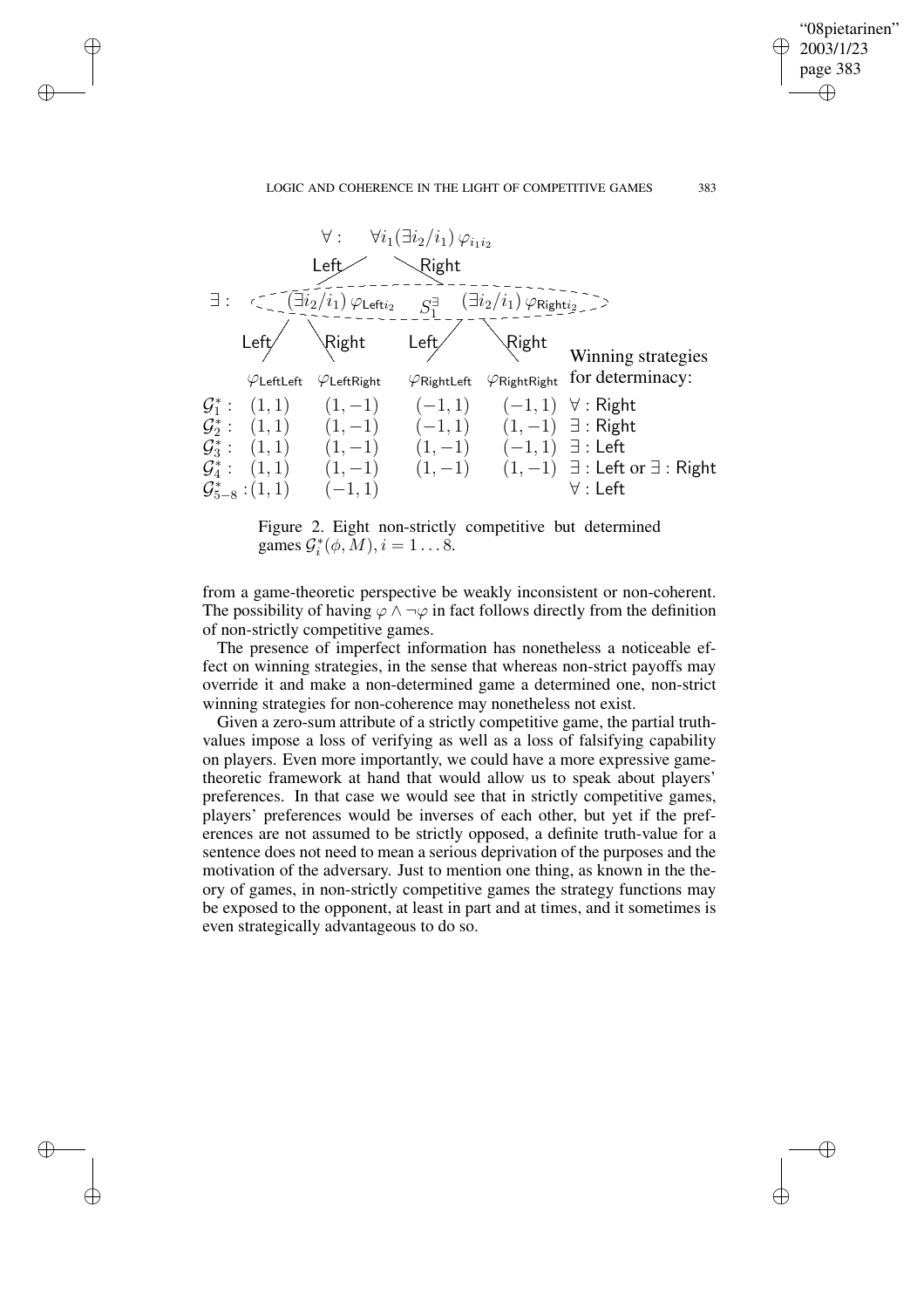"08pietarinen" 2003/1/23 page 384 ✐ ✐

✐

✐

#### 384 AHTI PIETARINEN

## 5. *Games and competition in a logical perspective*

Motivation for studying non-strictly competitive games in logic is by and large derived from the theory of games, where the strictness is merely a historical remnant of the early developments of the theory, and most of the contemporary work focussed on the non-strict ones.<sup>1</sup> The abundance of nonstrict games strongly suggests that in logic, where game-theoretic concepts are quite customarily being applied, one should not rule such games out offhand. Just as physical instances of games can be used as evidence that games in logic often encompass imperfect information, we ought to examine the other basic class of games in logic too.

In the class of strictly competitive games, players' interests are entirely in conflict, the fact that often emerges when players are dividing some fixed amount of gain. From the logical viewpoint this means that players aim at ending up with either true or false atomic sentences. However, when there is some surplus to be divided, games usually do not operate on strictly competitive environments. This suggests that a division of surplus may be an illustrative reflection or metaphor of what goes on in such semantic games where players try to agree on some propositions that are to be distributed among the participants. In this manner we obtain a game-theoretic explication of non-strict games, as a division of excess. One way of actually implementing this proposal is that either of the two players can re-select the already attained atomic sentence, after which the atomic sentence receives a renewed valuation. For example, if ∃ chooses an atomic sentence it becomes true (if it already wasn't true), and likewise, ∀'s selection renders the sentence false.

A reasonable question to be asked at this point is whether this way of modelling the games has some concrete effect on players' strategies, especially on the winning ones. Obviously one should not insist that any atomic sentence counts as a surplus to be invariably re-distributable among players, since such a manoeuvre would make games to have trivial winning strategies. One can easily see, however, that some new deals, or divisions of surplus, can be done such that they benefit all contestants. New deals may hold out new winning strategies, once the correct locations have been detected and reached in any play of the game.

Yet another important thing is that in non-strictly competitive semantic games, models can be either complete or partial. Every atomic proposition receives a definite valuation, or then there are partial models. But as

<sup>1</sup> Vibrant stories concerning these kinds of games in various social contexts are found in Wright 2000.

✐

✐

✐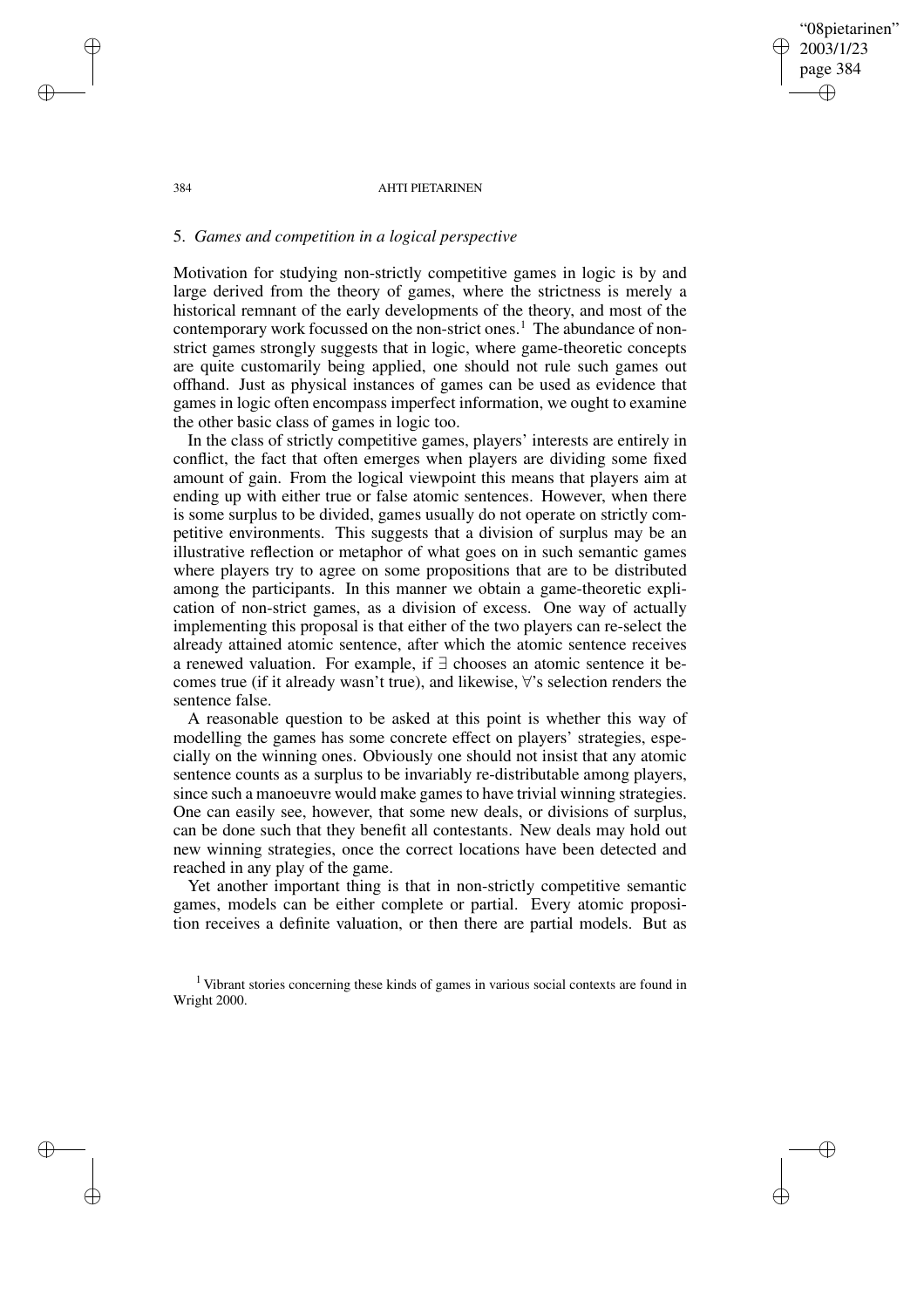seen above, partial models turn the logic in question non-persistent, independently of whether the games are strictly or non-strictly competitive.

Likewise, we can give non-standard definitions of truth and falsity for nonstrictly competitive games as well as for strict ones without changing the persistence or coherence properties of a logic. The two alternative non-standard definitions are as follows ( $\varphi$  is atomic, M is a partial model):

- If  $L(h) = \varphi$ , and not  $M \models^- \varphi$  or  $M \models^+ \varphi$ , then  $u_{\exists}(h) = 1$  (and  $u_{\forall}(h) = -1$ , by strictness).
- If  $L(h) = \varphi$ , and  $M \models^- \varphi$ , then  $u_\forall(h) = 1$  (and  $u_{\exists}(h) = -1$ , by strictness).

Or, alternatively:

✐

✐

✐

✐

- If  $L(h) = \varphi$ , and  $M \models^+ \varphi$ , then  $u_{\exists}(h) = 1$  (and  $u_{\forall}(h) = -1$ , by strictness).
- If  $L(h) = \varphi$ , and not  $M \models^+ \varphi$  or  $M \models^- \varphi$ , then  $u_{\forall}(h) = 1$  (and  $u_{\exists}(\hat{h}) = -1$ , by strictness).

Similar things happen with respect to perfect versus imperfect information. The distinction of perfect versus imperfect information does not affect the property of persistence, although it affects the property of determinacy. The difference between games for logics with partial models and games for logics with complete models is that in the former, not all terminal positions count as winning ones for any player, and therefore winning strategies cannot be based on such vacuous payoffs.

The other effect is that as seen in the previous sections, non-strict games may be determined even if their strict counterparts are not, and non-determinacy can in that case be restored only by having partial models. It should be mentioned that some systems of paraconsistent logic admit that nonatomic but inconsistent formulas are trivial, which means that anything can be derived from them, and thus non-triviality holds only for atomic inconsistencies (Sette 1973). The game-theoretic perspective does not endorse this, as games can transmit inconsistencies from non-constant-sum payoffs of atomic formulas to complex ones via suitable winning strategies. In this case the existence of imperfect information may nonetheless affect this transmission.

What is being incoherent in non-strictly competitive semantic games is the existence of some mutually beneficiary plays. These plays may consist of just a tiny fragment of the totality of plays. Besides, some minimal inconsistencies are likely to remain hidden when the game is played. Since no winning strategy for one player can reach them as such, and because even the process of establishing winning strategies is a non-trivial (epistemic) matter, one way of looking at them is as a reflection of human ineptitude in detecting minimal hidden inconsistencies. This can be particularly understandable in

"08pietarinen" 2003/1/23 page 385

✐

✐

✐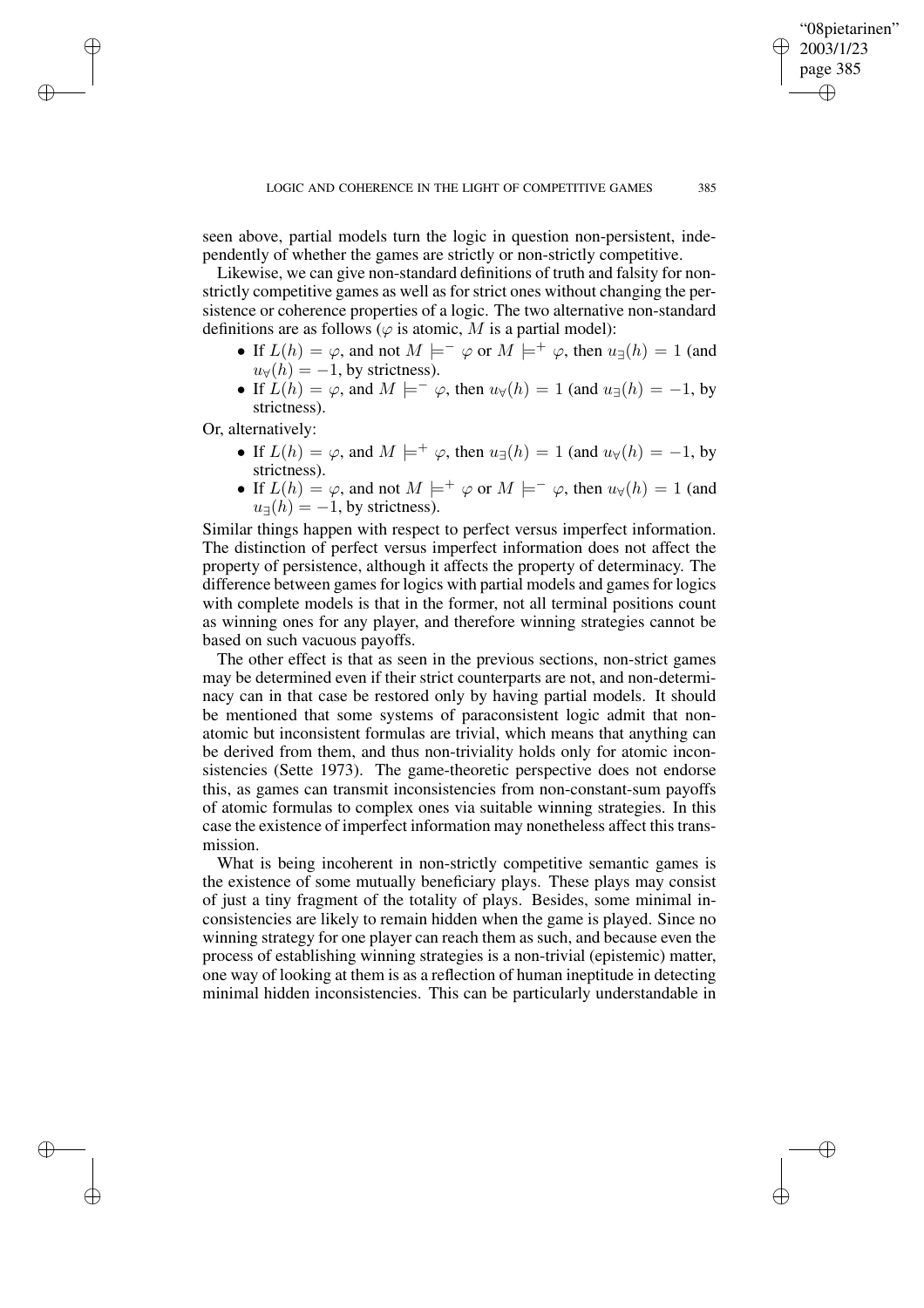✐

#### 386 AHTI PIETARINEN

situations involving massive amount of information, such as in knowledgebased systems.

The possibility of controlling logic by simply altering some of the basic characteristics of semantic games has some far-reaching implications, as can readily be seen from the fundamental differences between perfect information and imperfect information. Some of the further possibilities in manipulating games can be found in the class of games of incomplete information, where players do not have complete information about the mathematical structure of the game. The structure can be taken to codify things such as the roles of the players or some other random deals based on chance moves by Nature, among other things.

These findings also suggest that an account of mitigating logical omniscience — the problem in epistemic logics of how to prevent an indefinite production of logical consequences about what is known — is forthcoming: by means of game-theoretic semantics for epistemic logics where the games are non-strict, one can readily see how there can be inconsistent worlds (impossible possible worlds in Hintikka 1975), namely worlds that can be epistemically possible in the sense that a player can pick them in a game, but which nevertheless are not logically possible. This idea then becomes just another manifestation of the game-theoretically important notion of bounded rationality.

Yet another implication is the need of taking seriously the possibility of players in a semantic game to have at least some cooperation. This follows because in non-constant-sum games, cooperative solutions are the only truly rational solutions, because of the known fact in game theory that in the presence of cooperation, any non-constant sum game can be converted to a game that profits all participants. A further examination of this result would invariably yield to analyses of players' preferences. In general, cooperative games display at least some compatibility among agents, in order for the efficient outcomes to be legitimately attained.

One caveat is in order here, however. Because of the game-theoretic behaviour of negation, it is not to be expected that the ensuing systems would yield to something known as preservationist treatments of paraconsistent logic. Yet no downright dialetheic approach is being suggested by these games either, since the negation has a non-trivial game-theoretic explication in the activity of a role-switch. No comparable explanation is to be expected from preservationist or dialetheic systems.

## 6. *Conclusion*

✐

✐

Non-coherence arises when the assumption of games being strictly competitive is relaxed. How viable is this assumption? A number of real life games

✐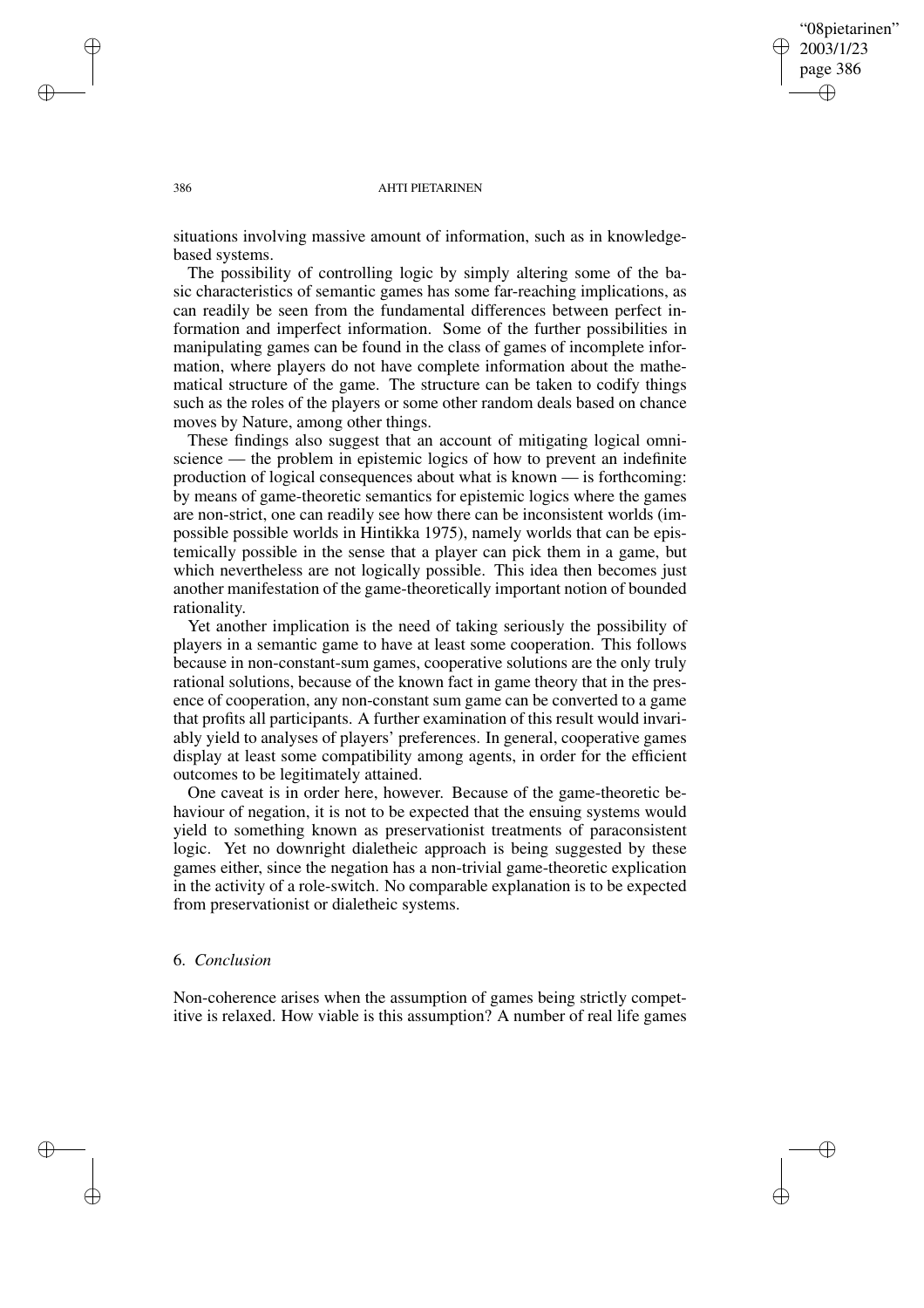are not strictly competitive, as witnessed by the prisoner's dilemma, differential games, bargaining games, and so on. In this light, non-coherence is just a logical reflection of non-constant-sum games. When we apply these games to logics, we see how a 'non-classical' logic suddenly emerges — like for partial ones, we have here further evidence that as far as these non-classical logics are concerned, games are a superior semantic theory for them.

✐

✐

✐

✐

It is not the purpose here to provide any methodical treatise of paraconsistent logics, or their relations to the suggestions of this paper. Suffice it to mention that in paraconsistent logics, a continuing problem is that valuations of logical constants are rather arbitrarily chosen. For example, by varying the interpretation of negation one can generate minimal definitions of a paraconsistent system. Such manoeuvres are void of theoretical impetus, however, unless some independent insight into the inconsistencies thereby provoked can be provided.

Related to this point is the so-called Jaskowski's problem (Jaskowski, 1948). In brief, it asks for a logic claiming the name of paraconsistency to fulfil three conditions: First, it needs to have a negation leading to a paraconsistent system (that is, to an inconsistent but non-explosive system). Second, its negation must be strong enough to be called negation. Thirdly, its semantics needs to be well motivated. To date, this problem has remained unsolved. The insights of this paper are calculated to answer to this problem, however. Game-theoretic semantics for 'paraconsistent logic' is a well-motivated and systematic method, in contrast to the previous attempts in the literature that remain to be based on some negative criteria — for example, they describe principles that must be rejected, such as ex falso, consistency, or triviality. Yet the game-theoretic negation is a genuine negation, as can be observed from its relation to negative constructions in natural language.

It is thus possible now to see why the question of whether the negating operator in non-coherent systems really denotes 'real' negation is somewhat ill defined (Brown 1999, Slater 1995). In any sufficiently expressive language, there will inevitably be more than one negation present, contributing to various forms of coherence with differing effects.

To see just one example of a possible division of labour between negative expressions in natural language, several distinctions can be made with respect to the type of the negation operator and the properties of its linguistic environment. For example, there can be (i) subminimal negative expressions (e.g., *few* N, *only a few* N, *not all* N, *at most*), (ii) minimal negations (e.g., *none of the* N, *neither* N, *no one*, *not a single*, *not a*), and (iii) classical (weak) negations (e.g., *none of the* N, *no* N, or a negative adverb *not* as in do*n't*). These classes have different characteristics, and the three types of

"08pietarinen" 2003/1/23 page 387

✐

✐

✐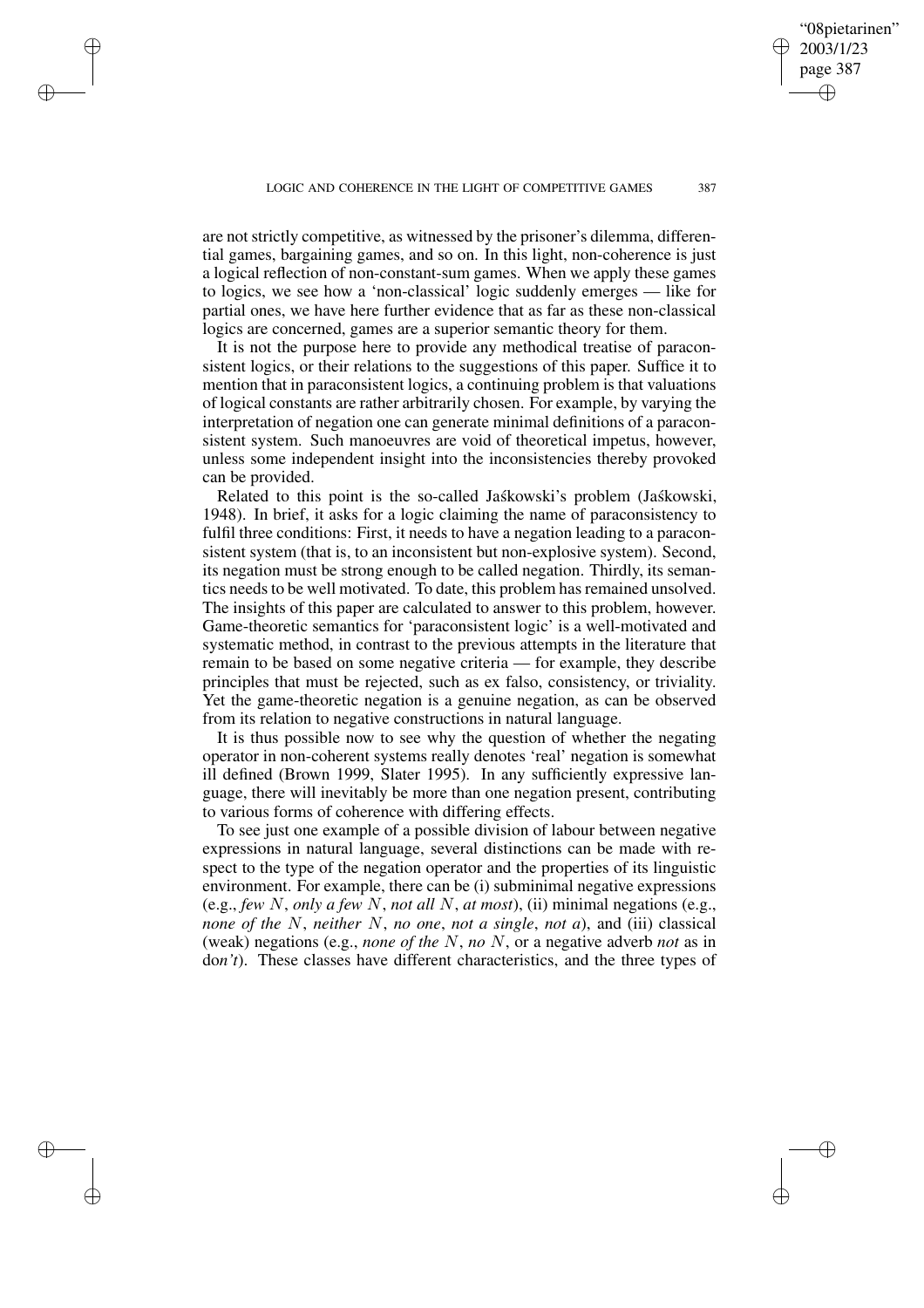✐

#### 388 AHTI PIETARINEN

negations can be distinguished from each other by the underlying hierarchy of their functional behaviour. 2

For example, the quantifier *few* does not respect the classical de Morgan laws, since from 'Few men laughed and jumped' it does not follow that 'Few men laughed and few men jumped', given a model where most of the men jumped but not laughed. The interesting point here is that the negative expressions, apart from just the classical one, do not usually form genuine complements that could be used as a basis for generating inconsistent statements. This can be seen from the example where the complement of the sentence 'Few men laughed', for instance, is not 'Few men didn't laugh', because it introduces an auxiliary classical negative adverbial. The negated expression would rather be along the most salient reading of the sentence 'Many men laughed'.

It would nonetheless be misleading simply to assimilate the game negation with any of these classes of negation. For the role-switch does not express any syntactically marked negative element of language. Rather, it pertains to the strategic resources from which the sentence meaning is derived. This can be illustrated by saying that the interchange of the players in any part of the game can be taken to not mean that something does not happen or does not hold, but that the opponent is given an opportunity of achieving something useful.

## *Appendix A. Games in extensive forms*

## A.1. *Perfect information*

Let us fix a family of actions A, where a finite sequence  $\langle a^i \rangle_{i=1}^n, n \in \omega$  represents the consecutive actions of players in N (no chance moves),  $a^i \in A$ .

*Definition*  $A.I$ : An extensive-form game  $G$  of perfect information is a fivetuple

$$
\mathcal{G}_A = \langle H, Z, P, N, (u_i)_{i \in N} \rangle
$$

such that

✐

✐

✐

<sup>&</sup>lt;sup>2</sup> Briefly, (i) occur in downward entailing environments  $f(X \cup Y) \subseteq f(X) \cap f(Y)$ ,  $f(X) \cup f(Y) \subseteq f(X \cap Y)$ ; (ii) cover anti-additive expressions satisfying  $f(X \cup Y) =$  $f(X) \cap f(Y)$ , and (iii) describe anti-morphic expressions  $f(X \cup Y) = f(X) \cap f(Y)$  plus the classical  $f(X) \cap f(Y) = f(X \cap Y)$ ,  $f(\neg X) = \neg f(X)$ , corresponding to classical negation.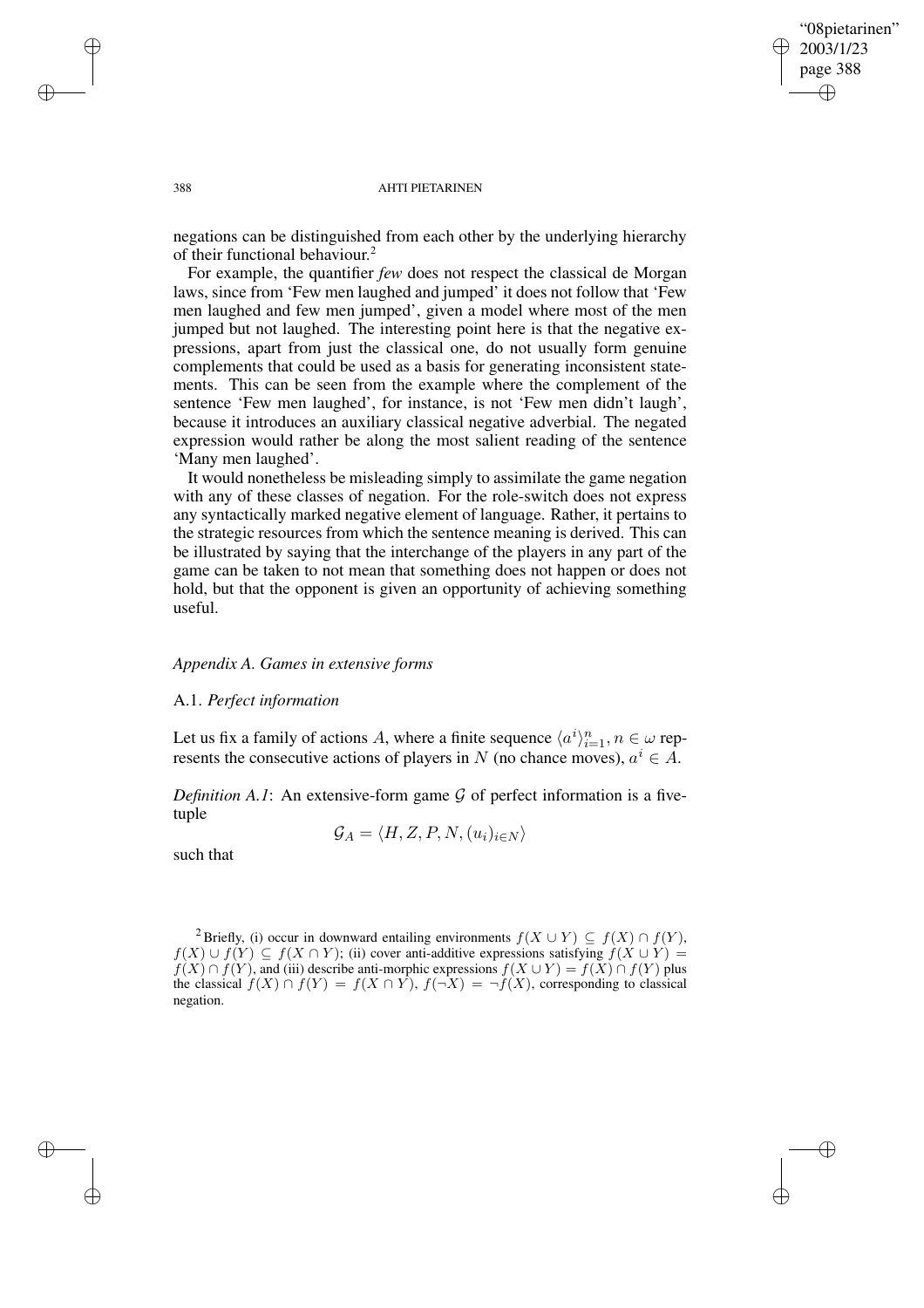"08pietarinen" 2003/1/23 page 389

✐

✐

✐

✐

- *H* is a set of finite sequences of actions  $h = \langle a^i \rangle_{i=1}^n$  from *A*, called histories of the game. It is required that:
	- the empty sequence  $\langle \rangle$  is in H;

✐

✐

✐

✐

- if  $h \in H$ , then any initial segment of h is in H too, that is, if  $h = \langle a^i \rangle_{i=1}^n \in H$  then  $pr(h) = \langle a^i \rangle_{i=1}^{n-1} \in H$  for all n, where  $pr(h)$  is the immediate predecessor of  $h \in \emptyset$  for  $h = \emptyset$ ).
- $\bullet$  Z is a set of maximal histories (complete plays) of the game. If a history  $h = \langle a^i \rangle_{i=1}^n \in H$  can continue as  $h' = \langle a^i \rangle_{i=1}^{n+1} \in H$ , h is a non-terminal history and  $a^n \in A$  is a non-terminal element. Otherwise they are terminal. Any  $h \in Z$  is terminal.
- $P : H \backslash Z \rightarrow N$  is the player function which assigns to every nonterminal history a player in  $N$  whose turn is to move.
- each  $u_i, i \in N$  is the payoff function, that is, a function which specifies for each maximal history the payoff for player  $i$ .

For any non-terminal history  $h \in H$  define

$$
A(h) = \{ x \in A \mid h \frown x \in H \}.
$$

A (pure) strategy for a player  $i$  is any function

$$
f_i: P^{-1}(\{i\}) \to A
$$

such that  $f_i(h) \in A(h)$ , where  $P^{-1}(\{i\})$  is the set of all histories where player  $i$  is to move. A strategy specifies an action also for histories that may never be reached.

In strictly competitive game,  $N = \{\exists, \forall\}$  and in addition:

- $u_{\exists}(h) = -u_{\forall}(h);$
- either  $u_{\exists}(h) = 1$  or  $u_{\exists}(h) = -1$  (that is,  $\exists$  either wins or loses); for all terminal histories  $h \in Z$ .

## A.2. *Imperfect information*

*Definition* A.2: Let  $\mathcal{G}_A$  be a perfect information game. To represent imperfect information, let us extend  $\mathcal{G}_A$  to a six-tuple

$$
\mathcal{G}^*_A = \langle H, Z, P, N, (u_i)_{i \in N}, (\mathfrak{I}_i)_{i \in N} \rangle
$$

where  $\mathfrak{I}_i$  is an information partition of  $P^{-1}(\{i\})$  (the set of histories where i moves) such that for all  $h, h' \in S_j^i$ ,  $h \subset x \in H$  if and only if  $h' \subset x \in$  $H, x \in A, j = 1 \dots m, i = 1 \dots k, m \le k$ .  $S_j^i$  is called an information set.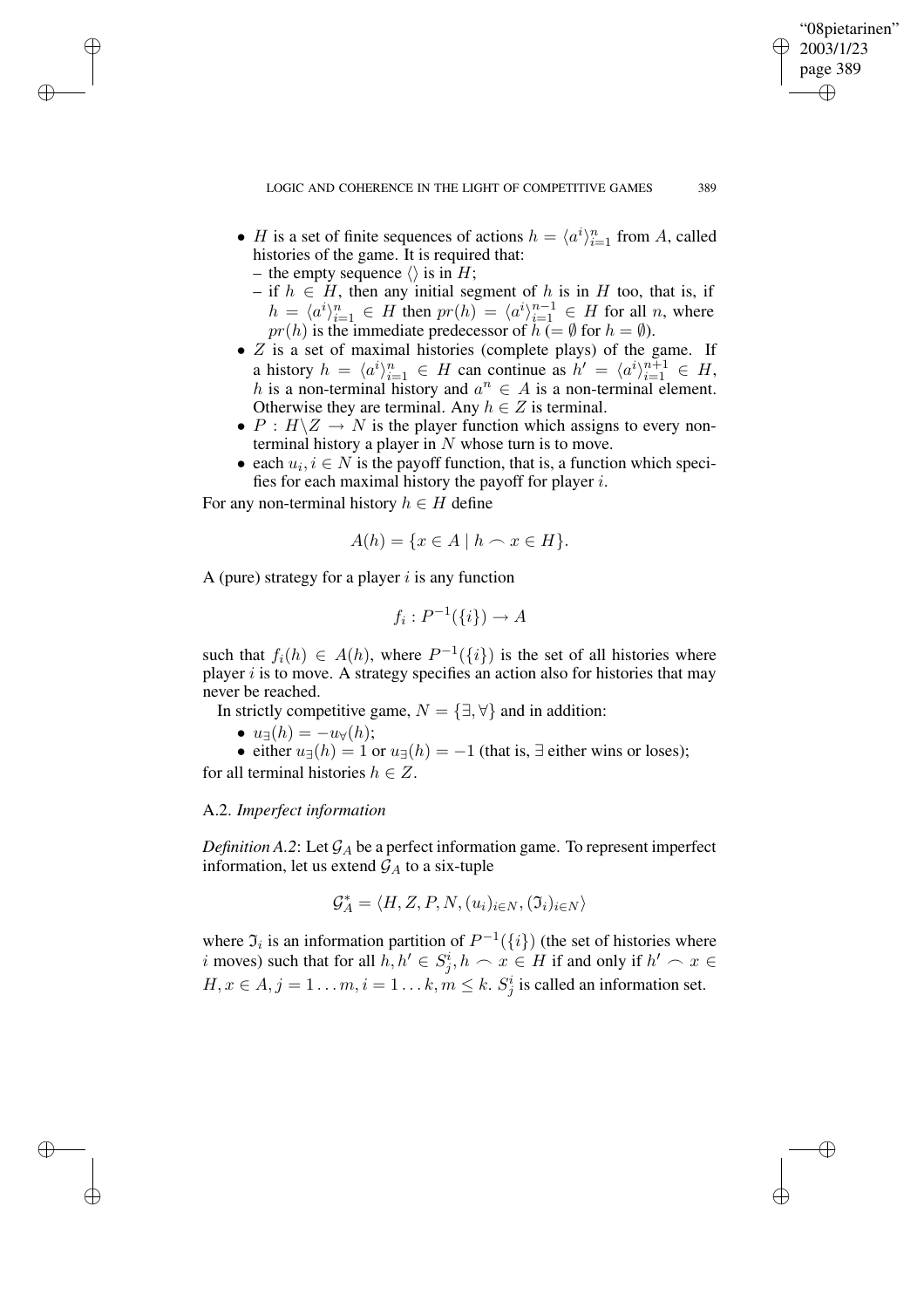## "08pietarinen" 2003/1/23 page 390 ✐ ✐

✐

✐

#### 390 AHTI PIETARINEN

The games are exactly as before, except that now players might not have all the information about the past features of the game. This is achieved by an information partition, which partitions histories into information sets (equivalence classes). Those histories that belong to the same information set are indistinguishable to the players, and thus a player takes no notice of the history that has been played.

In imperfect information games, the strategy function is required to be uniform on indistinguishable histories:

If 
$$
h, h' \in S_j^i
$$
 then  $f_i(h) = f_i(h')$ , for all  $i \in N$ .

A.3. *Semantic games in extensive forms*

Let Sub( $\varphi$ ) denote a set of subformulas of  $\varphi$ .

*Definition A.3*: An extensive-form semantic game  $\mathcal{G}^*(\varphi, M)$  associated with an  $\mathcal{L}_{IF}$  –formula  $\varphi$  is like an extensive game  $\mathcal{G}_{A}^{*}$  defined above, except that it has one extra-element: a labelling function  $L : H \to Sub(\varphi)$  such that

- $L(\langle \rangle) = \varphi$  (the root);
- for every terminal history  $h \in Z, L(h)$  is an atomic formula or its negation.

In addition, the components  $H, L, P, u_V$  and  $u_F$  jointly satisfy the following:

- if  $L(h) = \neg \varphi$  and  $P(h) = \exists$ , then  $h \in H$ ,  $L(h) = \varphi$ ,  $P(h) = \forall$ ;
- if  $L(h) = \neg \varphi$  and  $P(h) = \forall$ , then  $h \in H$ ,  $L(h) = \varphi$ ,  $P(h) = \exists$ ;
- if  $L(h) = \psi \vee \varphi$  or  $L(h) = \psi \wedge \varphi$ , then  $h \cap \text{Left} \in H, h \cap \text{Right} \in$  $H, L(h \cap \mathsf{Left}) = \psi$ , and  $L(h \cap \mathsf{Right}) = \varphi$ ;
- if  $L(h) = \psi \vee \varphi$ , then  $P(h) = \exists$ ;
- if  $L(h) = \psi \wedge \varphi$ , then  $P(h) = \forall$ ;
- for every terminal history  $h \in Z$ :
	- $-$  if  $L(h) = p_{i_1...i_n}$  and  $\langle a_1...a_n \rangle \in p^M$ , then  $u_∃(h) = 1$  and  $u_{\forall}(h) = -1;$
	- if  $L(h) = p_{i_1...i_n}$  and  $\langle a_1 ... a_n \rangle \notin p^M$ , then  $u_∃(h) = -1$  and  $u_{\forall}(h) = 1.$

The notion of strategy is defined in the same way as before. A winning strategy for  $i \in \{\exists, \forall\}$  is a set of strategies  $f_i$  that leads  $i$  to  $u_i(h) = 1$  no matter how the player  $-i$  (the player other than i) decides to act.

If there is imperfect information, players may not be able to distinguish between some of the game histories. This is indicated by the information partition  $(\mathfrak{I}_i)_{i\in N}$  of Definition A.2, the information sets  $\dot{S}_j^i$  spelling out the information available to the players when making their moves. When there are only singleton information sets, that is, no two history belongs to the

✐

✐

✐